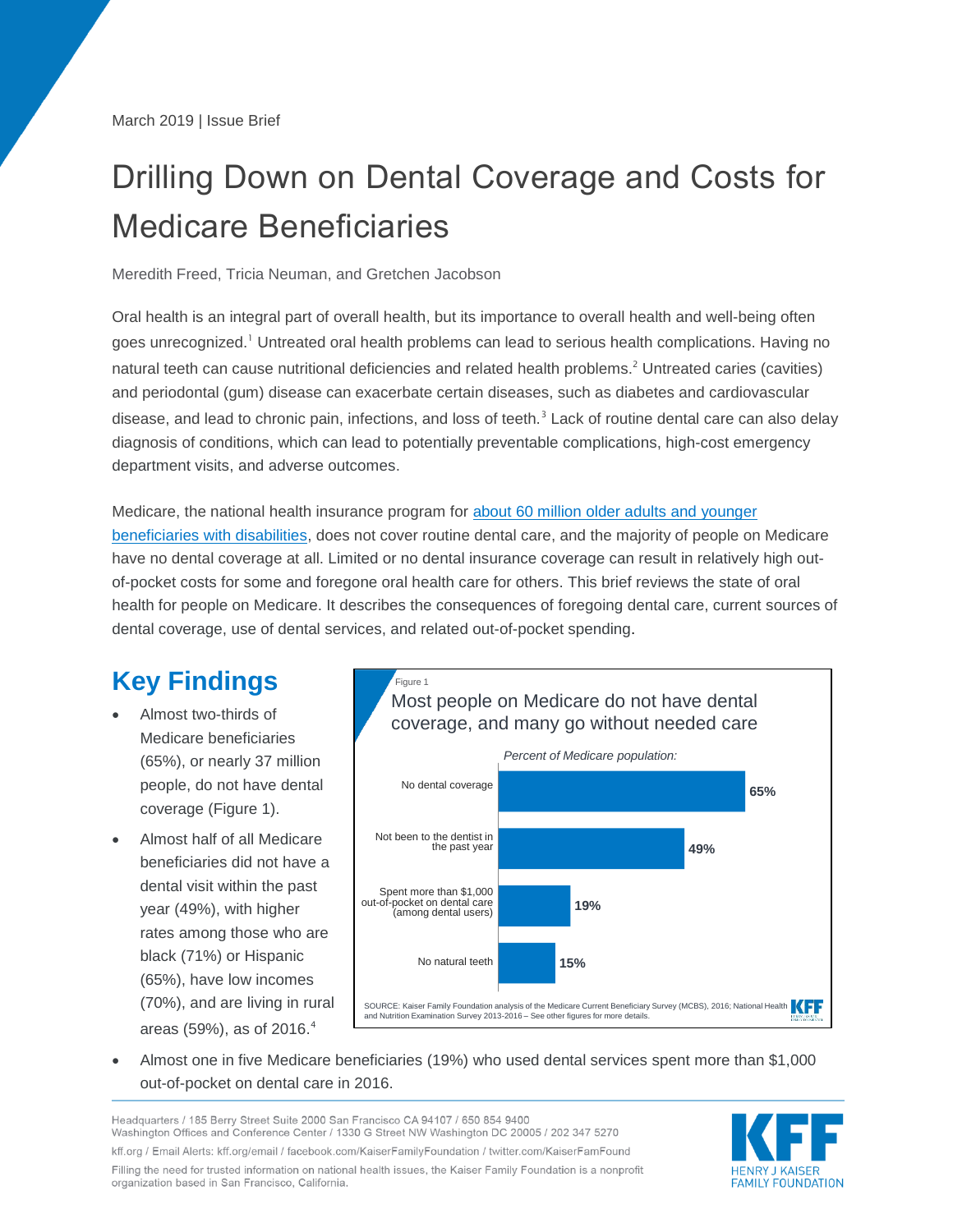# **The Health and Economic Consequences of Unmet Need**

Numerous studies confirm the direct connection between oral health and overall health.<sup>5,6</sup> Oral health is often a reflection of the overall health of the body.<sup>7</sup> Oral health examinations can identify nutritional deficiencies, HIV, certain microbial infections, and some cancers.<sup>8,9</sup> In addition to reflecting underlying disease, poor oral health can exacerbate general health issues and systemic diseases. Periodontal disease, or advanced gum disease, is associated with increased risk of cardiovascular diseases, including arteriosclerosis, coronary heart disease, and stroke,<sup>10,11,12</sup> increased risk of mortality for those with chronic kidney disease,<sup>13</sup> adverse pregnancy outcomes,<sup>14</sup> increased risk of cancer,<sup>15,16</sup> and poor glycemic control for diabetes.<sup>17,18</sup> The chronic systemic inflammation and dysbiosis (bacterial imbalances in the mouth) that are characteristic of periodontal disease can exacerbate these conditions. For example, inflammation and dysbiosis may generate immune responses that increase the risk of cancer as well as contribute to insulin resistance that makes diabetes management more difficult.<sup>19,20,21</sup>

Oral health issues pose particular concerns for older adults. For example, xerostomia (dry mouth) is a side effect for hundreds of medications. Dry mouth significantly increases the risk of dental caries, loosening dentures that can lead to painful ulcerations, difficulty chewing or swallowing and altered taste, which can negatively impact nutrition, as well as a series of other oral health issues such as recurrent oral thrush and lesions on the oral mucosa. $22$  Incidence of dry mouth increases with the number of medications used, and is a particular concern for seniors: 54 [percent of adults age 65](https://www.kff.org/health-reform/poll-finding/kff-health-tracking-poll-february-2019-prescription-drugs/) and older take at least four [prescription drugs.](https://www.kff.org/health-reform/poll-finding/kff-health-tracking-poll-february-2019-prescription-drugs/)<sup>23,24,25</sup>

Among adults 65 and older residing in the community, 15 percent are edentulous, meaning they have no natural teeth (Figure 2). $^{26}$  The share of older adults without natural teeth increases with age, from 12 percent among those 65 to 74 years old to 20 percent for 75 to 80 year olds. Edentulism is also more common among seniors with low incomes. While edentulism among all older adults has declined over time, the greatest declines have been



among primarily high income populations.<sup>27</sup> For example, almost one in three of those with incomes below 100% of the federal poverty level (30%) have no natural teeth, a rate five times higher than those with incomes over 400% of the federal level (6%).<sup>28</sup> [There is also significant geographic variation in the](https://www.kff.org/other/state-indicator/percent-who-had-all-teeth-extracted/?currentTimeframe=0&sortModel=%7B%22colId%22:%22Elderly%20Who%20Have%20Had%20All%20Teeth%20Extracted%22,%22sort%22:%22desc%22%7D) [number of older adults without](https://www.kff.org/other/state-indicator/percent-who-had-all-teeth-extracted/?currentTimeframe=0&sortModel=%7B%22colId%22:%22Elderly%20Who%20Have%20Had%20All%20Teeth%20Extracted%22,%22sort%22:%22desc%22%7D) teeth. For example, more than 30 percent of seniors in West Virginia have no natural teeth, compared to less than 10 percent in states such as California and Connecticut.<sup>29</sup>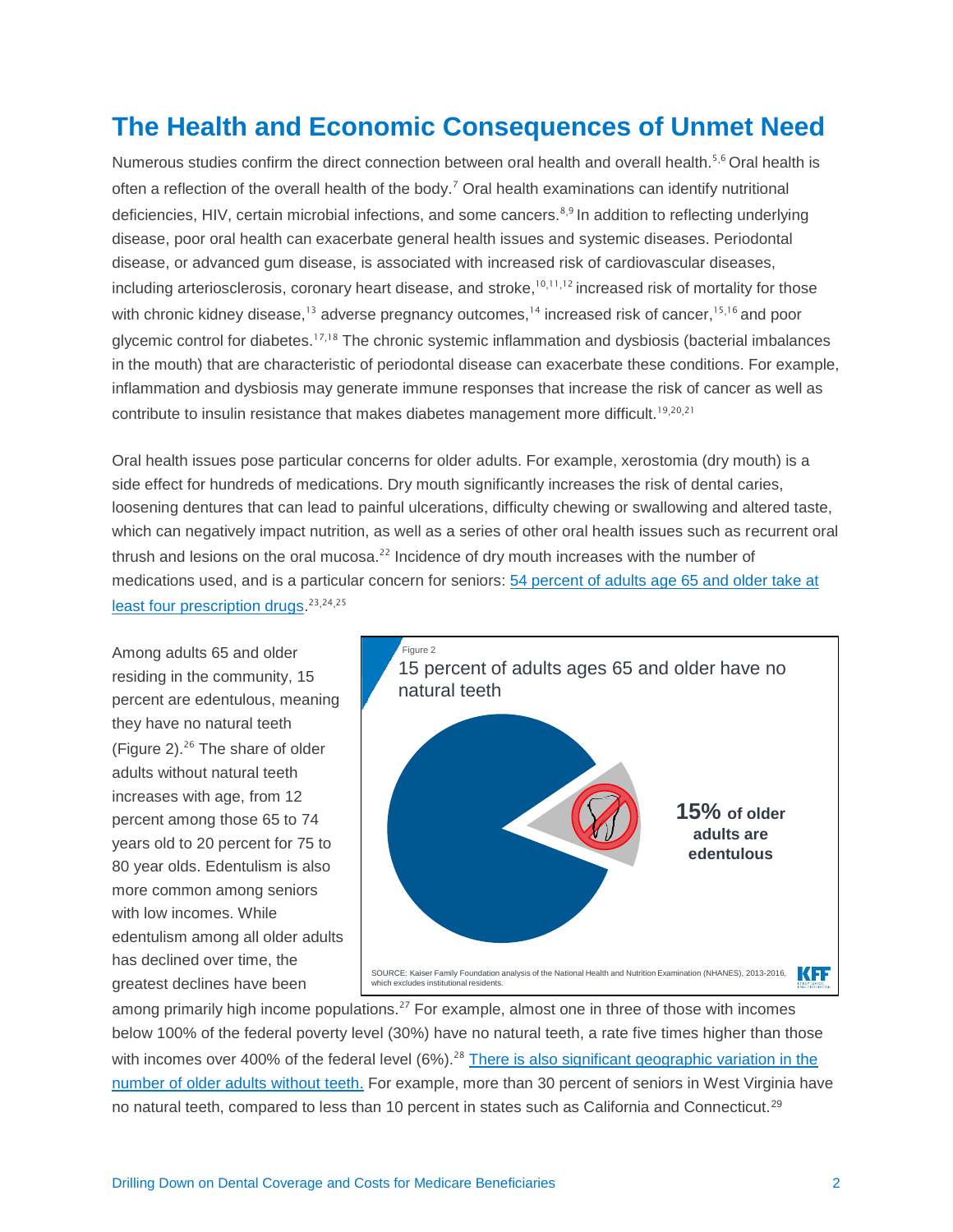Having no or few teeth can adversely impact quality of life. Many older adults report being embarrassed about their teeth, avoid smiling, and even reduce social participation due the condition of their mouth and teeth.<sup>30</sup> Furthermore, having no or few teeth can make chewing and eating difficult and can lead to additional health complications. Among all Medicare beneficiaries living in the community, 18 percent have some difficulty chewing and eating solid foods due to their teeth – a rate that rises to 29 percent for those with low incomes and 33 percent for adults with disabilities on Medicare who are under age 65.<sup>31</sup> Tooth loss also affects nutrition because people without teeth are more likely to substitute easier to chew foods that are high in saturated fat and cholesterol for fruits and vegetables which are harder to chew.<sup>32,33</sup>

Older adults also have high rates of untreated caries and periodontal disease, which negatively affect oral and overall health: more than 14 percent of older adults have untreated caries<sup>34</sup> and about 2 in 3 (68%) have periodontal disease.<sup>35</sup> If left untreated, caries and periodontal disease can lead to infections, abscesses, tooth loss, and chronic pain.<sup>36</sup> Many older adults report having frequent painful aching in their mouths, with 15 percent having painful aching at least occasionally.<sup>37</sup>

Poor oral health is associated with potentially preventable and costly emergency department (ED) visits, with more than 2 million visits to the ED each year among people of all ages due to oral health complications.<sup>38</sup> Many dental-related ED visits are for potentially avoidable, non-traumatic dental conditions and could be treated in a primary care setting.<sup>39,40</sup> However, further research is needed that focuses specifically on the Medicare population and their use of EDs for dental-related issues, including how lack of dental coverage may impact potentially preventable ED use.

# **Many People on Medicare Forego Non-Emergency Dental Care**

A relatively large share of people on Medicare go without needed dental care. The American Dental Association [recommends at least](https://www.ada.org/en/press-room/news-releases/2013-archive/june/american-dental-association-statement-on-regular-dental-visits)  [one annual visit per year,](https://www.ada.org/en/press-room/news-releases/2013-archive/june/american-dental-association-statement-on-regular-dental-visits) but suggests more frequent visits depending on the health status and dental needs of individual patients.<sup>41</sup> Yet, almost half of all Medicare beneficiaries did not have a dental visit in 2016 (49%) – with even higher rates reported among those who are black or Hispanic, have low incomes, are in relatively poor health, and live in rural areas (Figure 3).

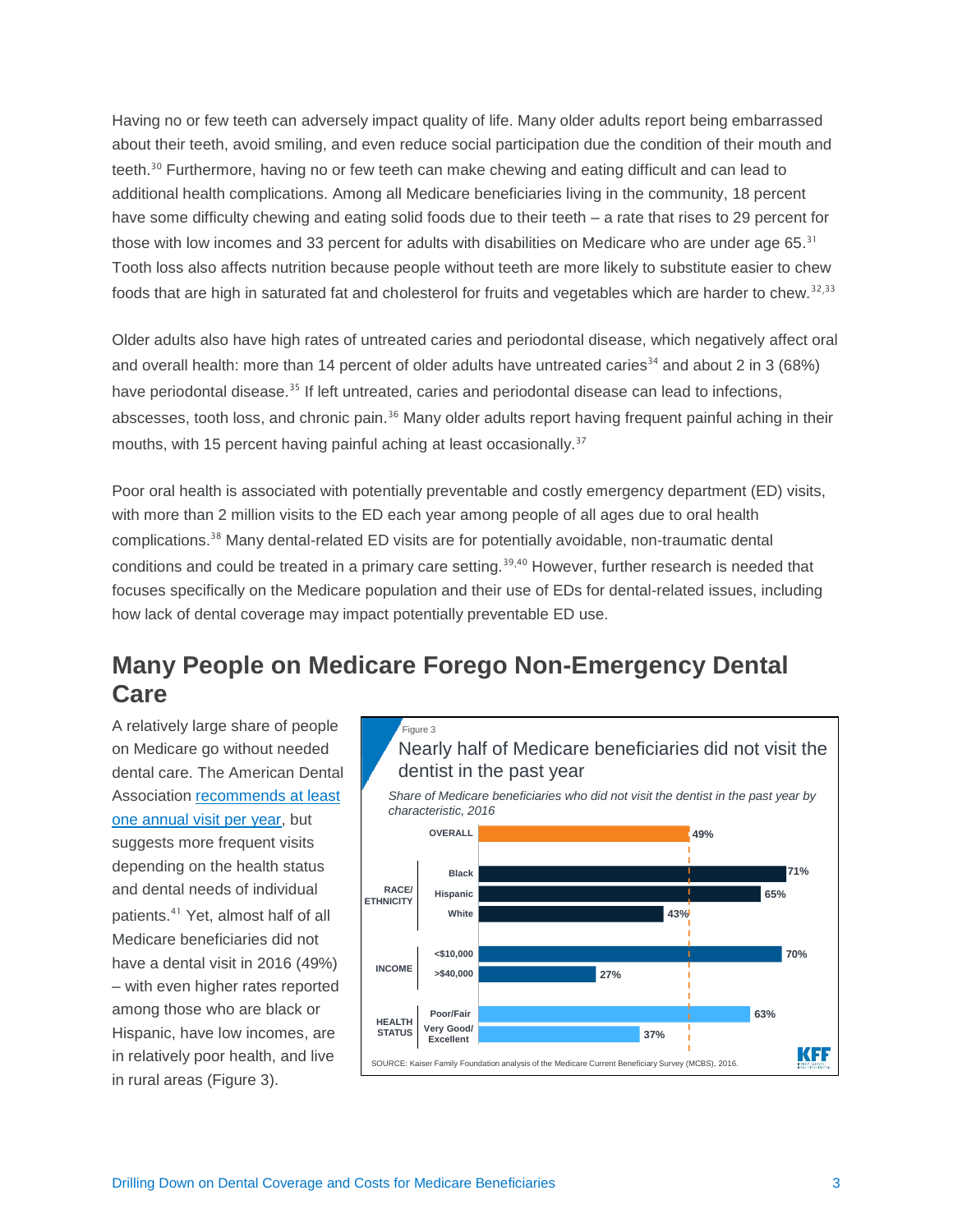- In 2016, more than seven in ten black beneficiaries (71%) and nearly two in three Hispanic beneficiaries (65%) went without a dental visit in the past year, compared to 43 percent of white beneficiaries;
- Seven in ten beneficiaries living on incomes of less than \$10,000 per year (70%) reported not going to the dentist within the past year, compared to 27 percent of beneficiaries with incomes over \$40,000 per year;
- More than six in ten beneficiaries in self-reported fair or poor health did not go to the dentist in the past year (63%), as compared to 37 percent of beneficiaries in excellent or very good health;
- More than six in ten beneficiaries younger than 65 with disabilities (62%) went without a dental visit in the past year; and
- Nearly six in ten (59%) beneficiaries living in rural areas did not see a dentist in the past year, compared to 46 percent of beneficiaries living in metropolitan areas.

Many Medicare beneficiaries go without dental care due to costs. Overall, 10 percent of all beneficiaries did not get needed dental care in the past year because they could not afford it (Figure 4). The rate was higher among those with low incomes (18%), those in relatively poor health (24%), and beneficiaries under 65 with long-term disabilities (26%). While cost is often cited as top reason for not going to the dentist among those who said they needed care but did not go, fear of the dentist,



inconvenient location or time for an appointment are also important contributing factors.<sup>42</sup>

Older adults also encounter additional challenges accessing oral health care, including dental health professional shortages, transportation challenges, and health literacy issues. Approximately 46 million people of all ages live in dental health professional shortage areas, 66 percent of which are considered rural.<sup>43,44</sup> Many older adults and adults with disabilities cite transportation as an important barrier to accessing health care, which disproportionately affects certain populations, such as those living in rural areas and those with low-incomes.<sup>45</sup> Oral health literacy continues to be an issue as many do not understand the importance of oral health, how to prevent oral health diseases, and how to obtain dental care. 46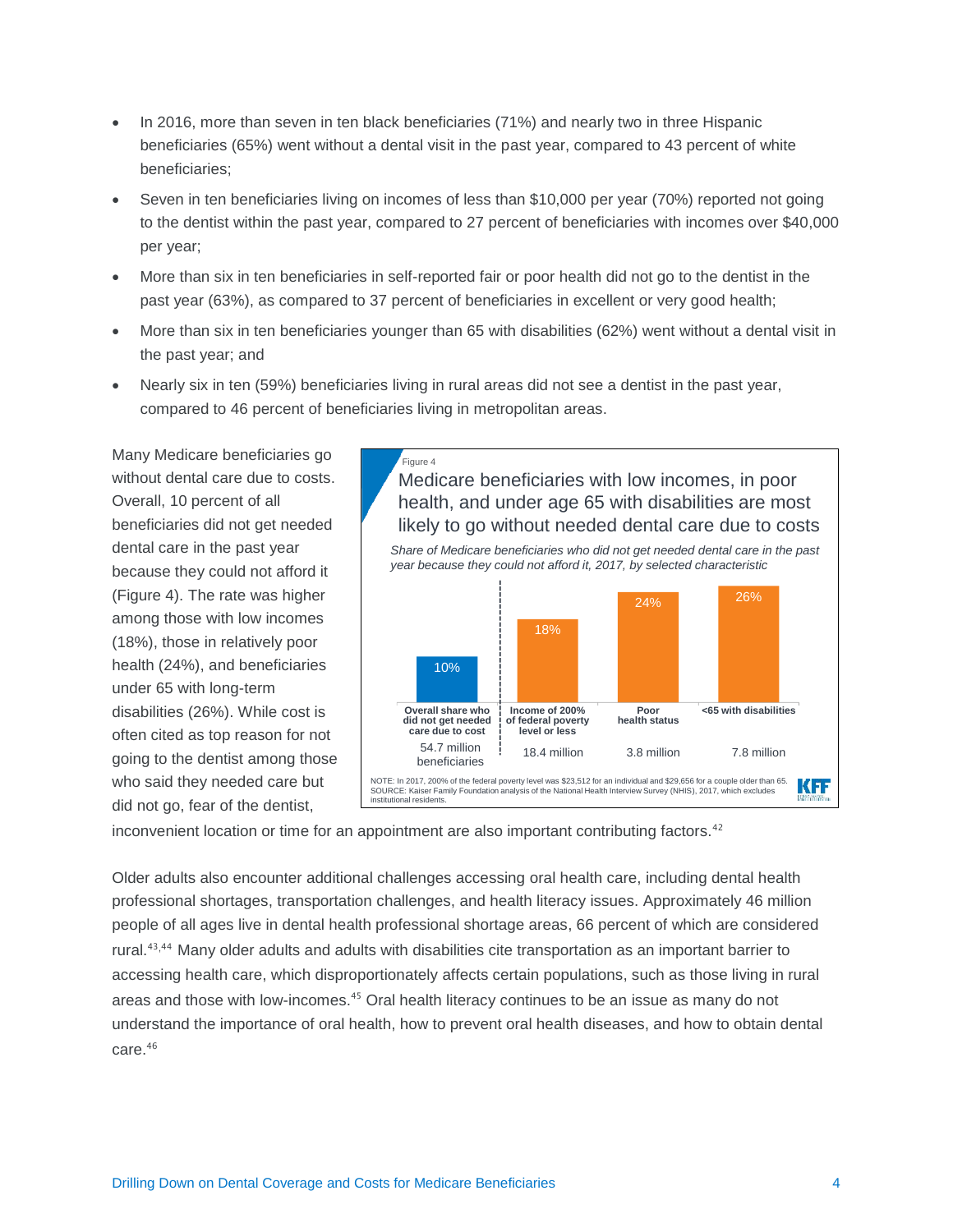# **Beneficiaries with Significant Dental Needs May Incur High Out-of-Pocket Costs, If They Seek Treatment**

The vast majority (89%) of beneficiaries who received dental services paid for some of their care out-of-pocket (Figure 5). Across all beneficiaries, average out-of-pocket spending on dental care was \$469 in 2016, and among those who used any dental services, average out-ofpocket spending on dental care was \$922. Almost one-fifth of beneficiaries who used dental services (19%) spent more than \$1,000 out-of-pocket on dental care. [With half of Medicare](https://www.kff.org/medicare/issue-brief/income-and-assets-of-medicare-beneficiaries-2016-2035/)  [beneficiaries living on](https://www.kff.org/medicare/issue-brief/income-and-assets-of-medicare-beneficiaries-2016-2035/) less than



[\\$26,200 per year,](https://www.kff.org/medicare/issue-brief/income-and-assets-of-medicare-beneficiaries-2016-2035/) this is a significant portion of their incomes.<sup>47</sup> Only a small percentage (11%) used dental services without incurring any out-of-pocket costs. Medicare beneficiaries who used dental services may or may not have had dental insurance, including dental coverage through Medicare Advantage, Medicaid, or private plans.

As might be expected, average out-of-pocket spending on dental care rises with income because higher income beneficiaries are more able to afford such expenses, not because they have greater dental needs. Conversely, lower income beneficiaries are more likely to forego needed dental care. Among dental users, one in four beneficiaries (25%) living on incomes of less than \$10,000 per year spent more than \$500 out-of-pocket per year on dental care. Among those living on \$10,000-\$20,000 per year, more than 28 percent spent more than \$500 out-of-pocket on dental care. The share of beneficiaries spending more than \$500 out-of-pocket on dental care rises to 29 percent for those living on \$20,000-\$40,000 per year to 34 percent for those living on more than \$40,000 per year.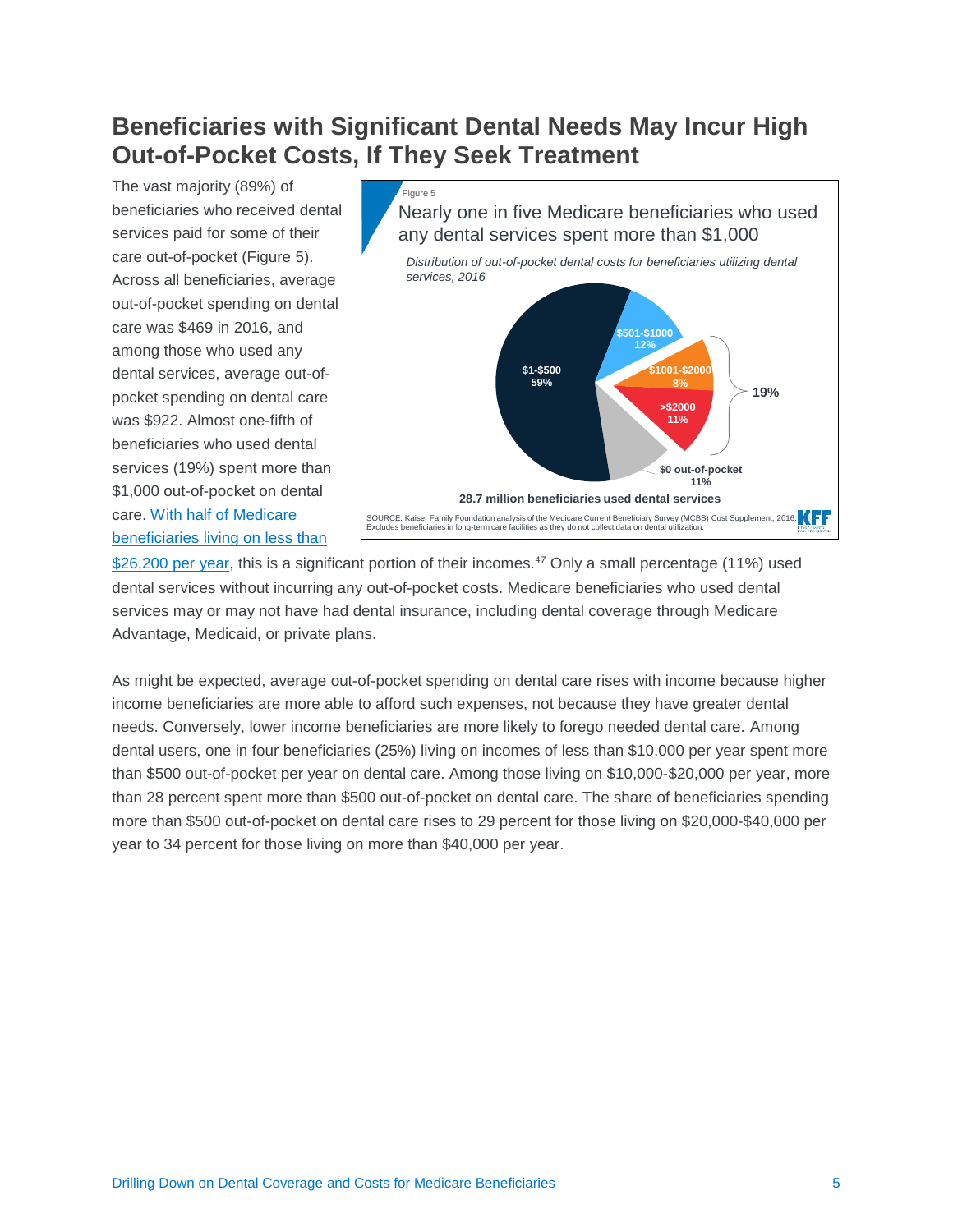# **Current Sources of Dental Coverage**

Since its establishment in 1965, Medicare has [explicitly excluded](https://www.cms.gov/Medicare/Coverage/MedicareDentalCoverage/index.html)  [coverage for dental services,](https://www.cms.gov/Medicare/Coverage/MedicareDentalCoverage/index.html) except in very limited circumstances.<sup>48</sup> Traditional Medicare does not cover routine preventive dental services (such as exams, cleanings, or x-rays), nor minor and major restorative services (such as fillings, crowns, or dentures; Figure 6).

Medicare coverage is limited to dental services that are an integral part of a covered procedure, extractions done in preparation for radiation treatment for cancers involving the jaw, and oral examinations (but not treatment) preceding kidney transplants or heart valve replacements.<sup>49</sup> Medicare also covers hospital care (such as emergency department visits) resulting from complications of a dental procedure, but does not cover the cost of the dental care itself.<sup>50</sup> Current coverage policy for dental care is not completely clear or consistent, and the Medicare program is reviewing its authority to provide additional services.<sup>51</sup>



#### Figure 7 Almost two-thirds of all people on Medicare have no dental coverage

*Share of Medicare beneficiaries with access to dental coverage, 2016*



Nearly 37 million people, or almost two in three Medicare beneficiaries (65%), do not have any form of dental coverage (Figure 7). Beneficiaries without any form of dental coverage are more likely than others to go without needed dental care, unless they can afford to cover the costs out-of-pocket.<sup>52,53</sup>

The remaining Medicare beneficiaries have access to dental coverage through Medicare Advantage plans, Medicaid, and private plans, including employer-sponsored retiree plans and individually purchased plans. In 2016, about 10.2 million beneficiaries (18%) had access to some dental coverage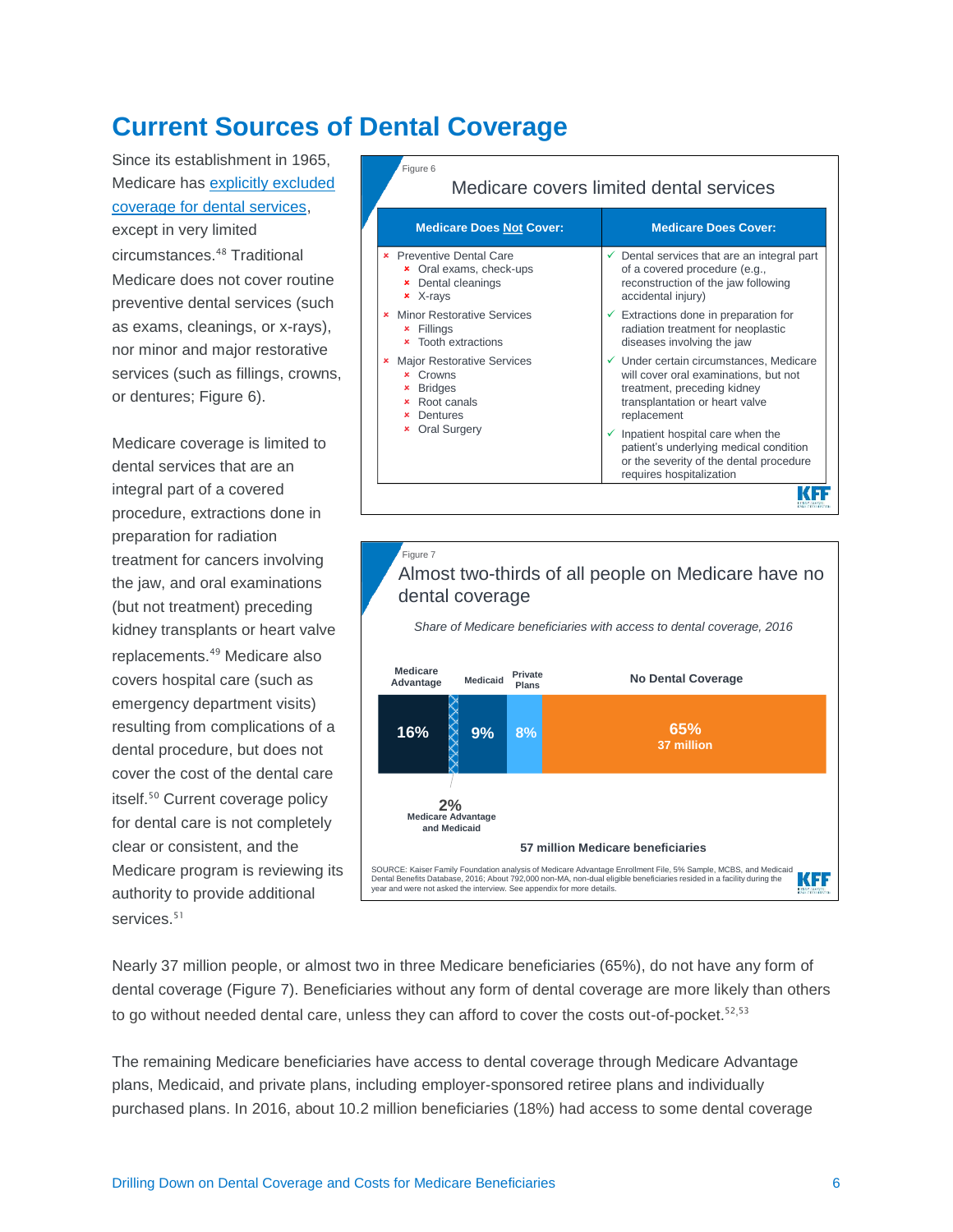through Medicare Advantage (including approximately 1.2 million enrollees who also have access to dental coverage through Medicaid). An estimated 6.2 million low-income Medicare beneficiaries (11%) had access to dental coverage through Medicaid (including the aforementioned who also have coverage through Medicare Advantage plans), and 4.5 million (8%) had coverage through private plans.

### **Scope of Coverage**

The scope of dental coverage and affordability of dental care is an issue for people of all ages. Private dental insurance plans, primarily for working-age adults, vary in terms of benefits and cost-sharing, but typically provide limited coverage for high-cost treatments. Private dental insurance tends to cover most, if not all costs, associated with preventive services, but has less generous coverage for more expensive services, exposing patients to high out-of-pocket costs for needed dental care. For example, in these private dental plans, preventive care is generally 100% covered, while co-insurance for minor and major restorative services often ranges from 20-40% for basic procedures and up to 50% or more for major procedures. <sup>54</sup> Further, private dental plans often impose an annual dollar cap on the amount the plan will pay toward covered services, with a median cap of about \$1,500.<sup>55</sup> Thus, even with dental insurance, people of all ages can face high out-of-pocket costs for dental treatments, an issue that also affects people on Medicare.

In the following sections, we review current sources of dental coverage that may be available to people on Medicare, including Medicare Advantage, Medicaid, and private dental plans (employer-sponsored retiree and individually purchased).

#### **MEDICARE ADVANTAGE**

Many Medicare Advantage plans provide access [to dental coverage](https://www.kff.org/medicare/issue-brief/a-dozen-facts-about-medicare-advantage/) as a supplemental, non-Medicare covered benefit. <sup>56</sup> In 2016, 60 percent of Medicare Advantage enrollees, or about 10.2 million beneficiaries, had access to some dental coverage (Figure 8).<sup>57</sup> The remaining 40 percent of all Medicare

Advantage enrollees, or almost 7 million beneficiaries, did not have access to dental coverage under their plan.

About four in ten (42%) Medicare Advantage enrollees had access to both preventive and more extensive dental benefits, while about one in five (19%) had access to preventive dental benefits only, which would exclude coverage of benefits many older adults need such as fillings, crowns, implants and dentures.<sup>58</sup> Preventive dental

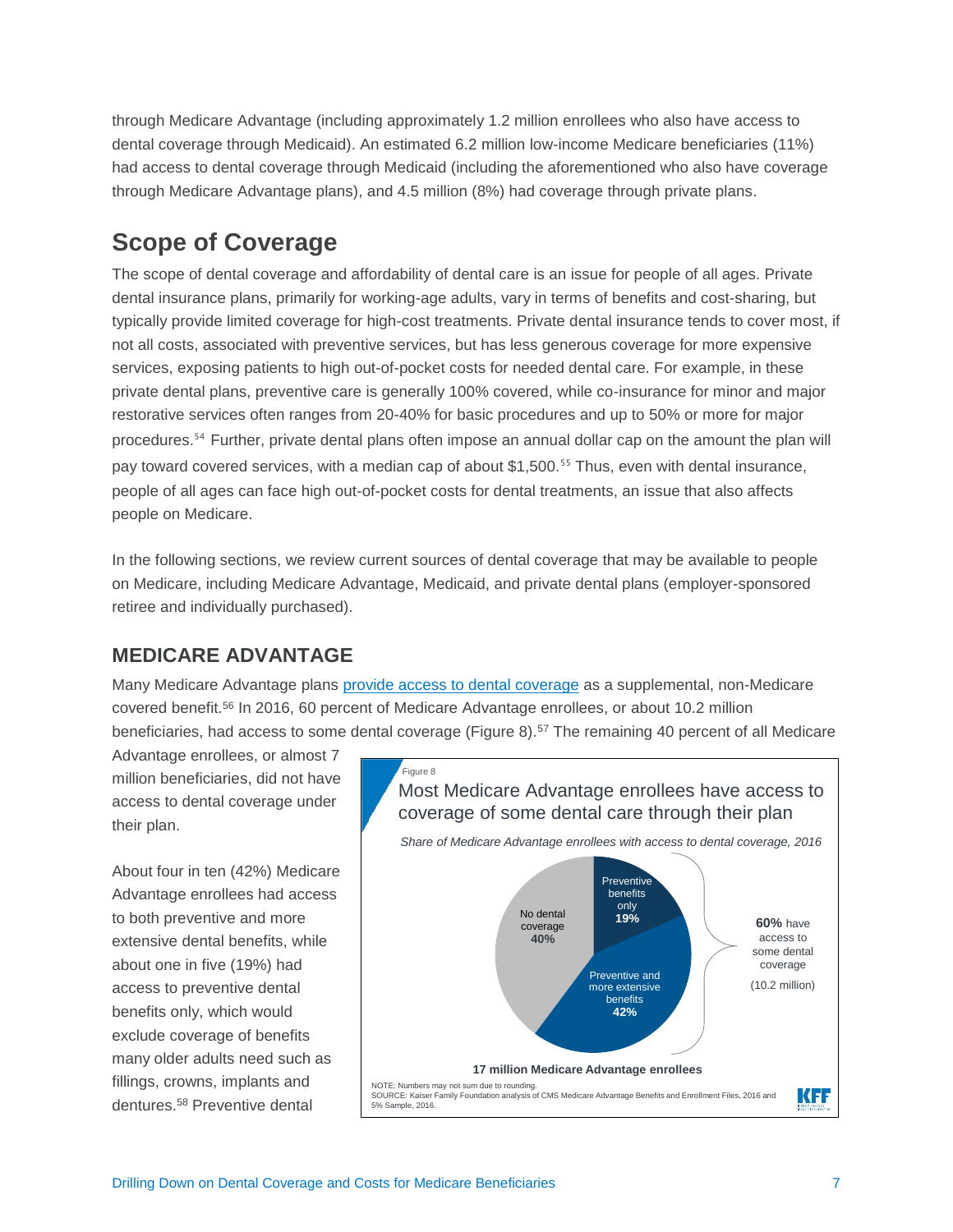coverage under Medicare Advantage plans generally includes oral exams, cleanings, fluoride treatments, and dental x-rays.

**Additional Premiums for Dental Coverage.** Some Medicare Advantage plans charge an additional premium for dental benefits, and enrollees must pay that premium in order to receive the dental coverage. No data are available about how many people take up this option when a premium is required. Overall, almost three in ten (29%) Medicare Advantage enrollees with access to dental benefits under their plan may be required to pay a monthly premium, averaging \$284 per year in 2016, for the plan dental benefits. Premiums are more common in plans that offer coverage beyond preventive dental coverage: almost four in ten (38%) enrollees in plans that offered both extensive and preventive dental coverage may be required to pay a premium for that coverage, compared to less than one in ten enrollees (8%) in plans that provided only preventive coverage. Premiums for Medicare Advantage dental benefits in 2016 ranged from about \$72 per year to more than \$720 per year. Dental premiums are in addition to premiums for other Medicare Advantage benefits, as well as the Medicare Part B premium.

**Cost-Sharing.** Medicare Advantage plans' cost-sharing for dental benefits varies widely from plan-to-plan and across counties. Some plans require no cost-sharing for preventive services but charge a monthly premium, while other plans require enrollees to pay a flat co-pay (e.g., \$5) for each preventive service. Similarly, for relatively extensive benefits, some plans cover most of the cost of some benefits (e.g., dentures) and others charge a flat coinsurance rate (e.g., 50%) for all services. Plans charge coinsurance rates that often range greatly - from 20-70% - and some plans require flat copayments instead of coinsurance. 59

**Annual Caps on Coverage and Service Limits.** Medicare Advantage plans that offer access to preventive and more extensive dental benefits commonly cap the total amount the plan will pay for dental care. Of the 7 million Medicare Advantage enrollees in plans that offered both preventive and more extensive dental benefits, about four in ten (43%) are in plans with dollar limits on coverage, and most plans had limits around \$1,000. <sup>60</sup> Coverage limits are far more common among plans that cover both preventive and more extensive benefits than plans that cover only preventive services. In addition to dollar limits, Medicare Advantage plans typically limit the number of services covered (e.g., one periodontal exam every three years).

#### **MEDICAID**

Medicaid is a source of dental coverage for some low-income Medicare beneficiaries dually eligible for Medicaid (known as "dual eligibles"), but only in the states that elect to provide a dental benefit to adults. In 2016, approximately 10 million Medicare beneficiaries qualified for Medicaid, with 7 million qualifying as full dual eligibles and 3 million as partial dual eligibles.<sup>61</sup> Full dual eligibles are generally eligible to receive full Medicaid benefits, such as dental, when it is covered by that state, whereas partial dual eligibles generally receive assistance from Medicaid with Medicare premiums and/or cost-sharing, but not other benefits. State Medicaid programs are not required to cover dental benefits for adults because it is an optional benefit, and can choose to provide the benefit to some but not all dual eligibles.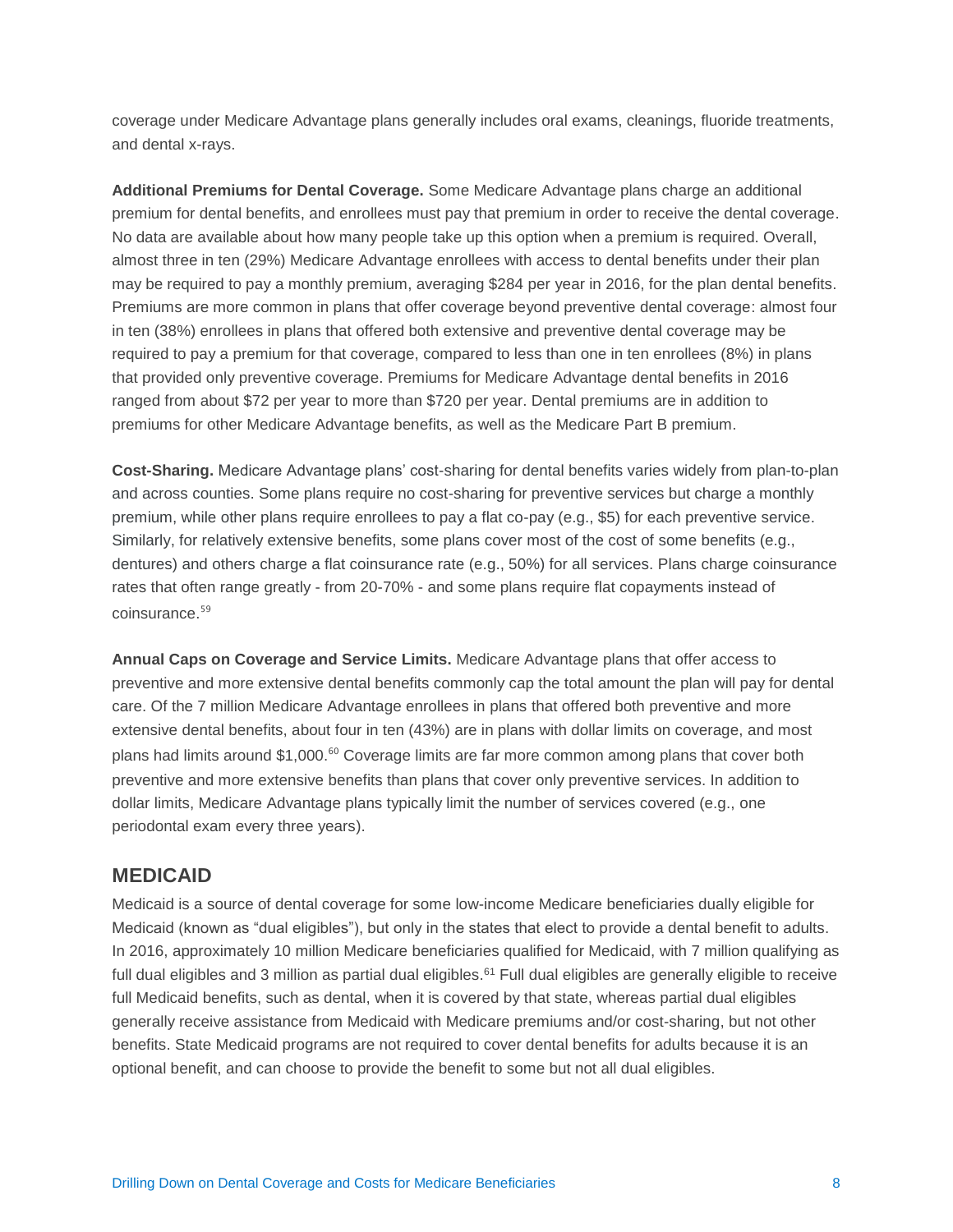Among full dual eligibles, almost nine in ten (88%) lived in a state where they were eligible for some dental benefits from Medicaid.<sup>62</sup> [However, the range in covered benefits varies significantly across states.](https://www.kff.org/medicaid/state-indicator/dental-services/?currentTimeframe=0&sortModel=%7B%22colId%22:%22Location%22,%22sort%22:%22asc%22%7D) For example, some states only offer preventive benefits, such as Kansas, Maine, and North Dakota, which allow a limited number of exams and cleanings per year. A number of states offer more extensive coverage, but have annual dollar caps on benefits and may require prior authorization for certain procedures. There also some states, such as Georgia and Oklahoma, which limit coverage to emergency dental visits only. States that offer emergency-only benefits may not provide much additional coverage than what is currently covered by traditional Medicare. About one-tenth of dual eligibles (12%), or 800,000 people, resided in the 6 states that provided no dental coverage through Medicaid in 2016 (Alabama, Delaware, Maryland, Tennessee, Texas, Virginia).

In addition to the 800,000 full dual eligibles who do not have dental coverage through Medicaid, another 3 million partial dual eligibles do not have Medicaid dental coverage because they are not eligible for Medicaid-covered benefits. Overall, 3.8 million low-income people who qualify for Medicaid did not have dental coverage through Medicaid in 2016 (Figure 9).

State dental benefits can change over time, particularly in response to budget pressures, since dental coverage for adults is an optional Medicaid benefit. For example, in California, adult dental benefits were cut in 2009 due to budget constraints, partially restored in 2014, and fully restored in 2018.63,64 In 2018 and 2019, two states (California, Illinois) enhanced or added dental benefits for all adults, while three states enhanced benefits for certain adult populations (Arizona's applies to Non-Long



Term Services and Supports (LTSS) adults, Utah's applies to only those with disabilities, and Maryland's applies only to full dual eligibles). Six states (Alaska, Connecticut, Iowa, Kentucky, Oklahoma, Nevada) restricted adult dental benefits.<sup>65</sup>

#### **Overlap of Dental Coverage for Dual Eligibles**

Some beneficiaries covered by both Medicare and Medicaid are also able to access dental care through Medicare Advantage plans. In total, approximately 2.4 million full and partial dual eligibles (1.4 million full dual eligibles and 1.0 million partial dual eligibles) were enrolled in Medicare Advantage plans that provided access to dental coverage in 2016.<sup>66</sup> However, premiums and cost-sharing for dental benefits may still present a significant hurdle and may make the coverage unaffordable, particularly if Medicaid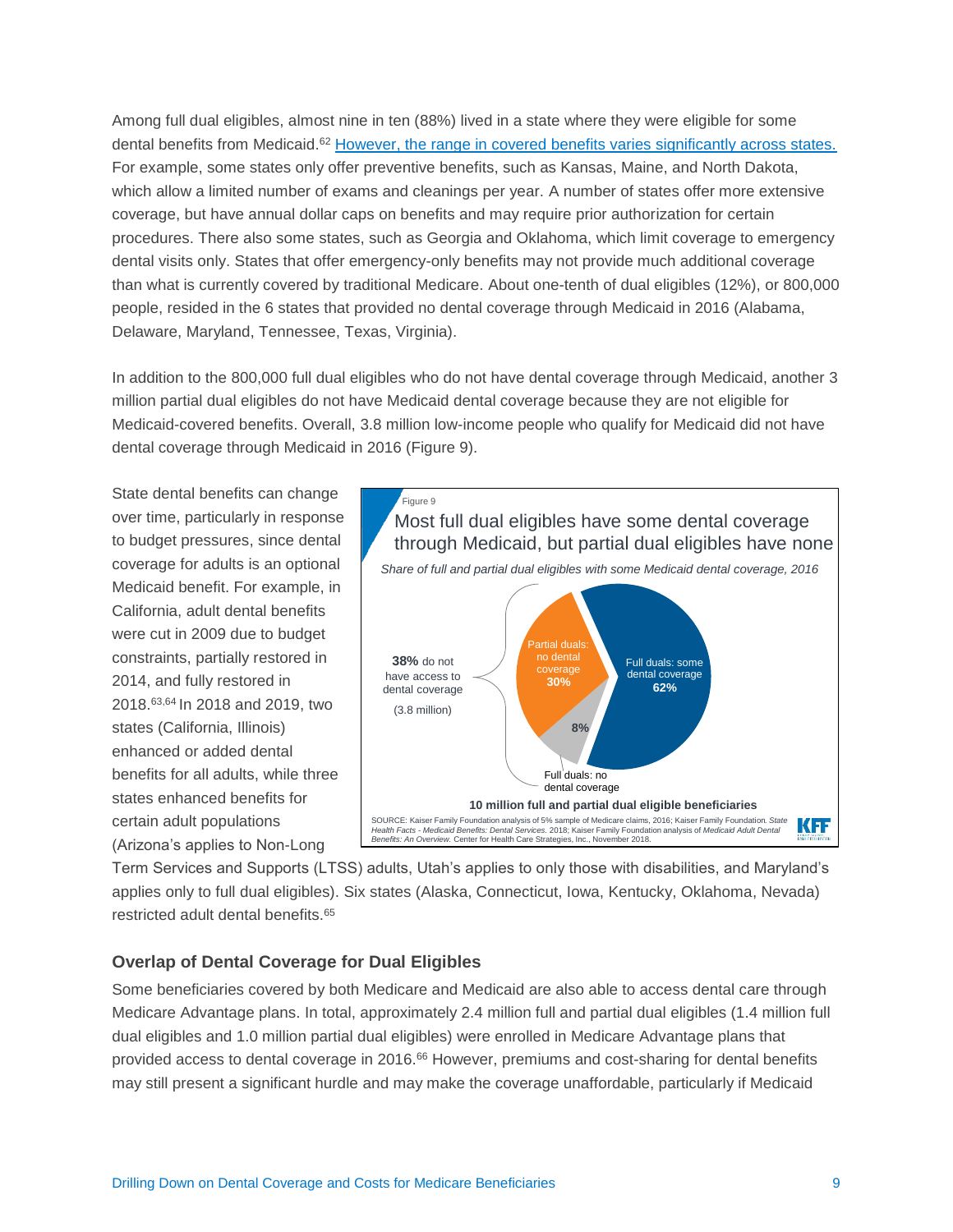does not cover these costs. About one in ten (11%) dual eligibles were in plans that charged an additional premium for dental coverage, which would be in addition to any cost-sharing for the dental care.

About 1.2 million full dual eligibles lived in states that offer some dental coverage through Medicaid and were enrolled in Medicare Advantage plans that offer access to some dental coverage. While these beneficiaries have more than one option for dental coverage, coordinating Medicaid dental coverage and dental coverage through Medicare Advantage plans, and specifically, figuring out the circumstances under which each coverage option would pay for particular services, can be especially complicated and murky.

#### **PRIVATE INSURANCE**

Medicare beneficiaries may also receive dental benefits through private plans such as employersponsored retiree plans or through individually purchased plans. In 2016, about 4.5 million Medicare beneficiaries received dental coverage through private plans.<sup>67</sup>

Unfortunately, data describing dental coverage under employer-sponsored retiree and individually purchased plans for people on Medicare are limited. For example, nearly [10 million beneficiaries in](https://www.kff.org/medicare/issue-brief/sources-of-supplemental-coverage-among-medicare-beneficiaries-in-2016/)  [traditional Medicare had employer-sponsored retiree insurance.](https://www.kff.org/medicare/issue-brief/sources-of-supplemental-coverage-among-medicare-beneficiaries-in-2016/) <sup>68</sup> However, there are no known data sources that convey how many of these plans cover dental benefits, or the level of dental coverage these plans provide.

Medicare beneficiaries can purchase individual dental policies directly through companies such as DeltaDental, United Healthcare, Cigna, and BlueCross BlueShield. These plans vary in terms of premiums, covered benefits, cost-sharing requirements, annual service limits, and annual benefit caps. Based upon company websites, annual caps appear to be similar to those offered by Medicare Advantage plans.

# **Older Adults Can Incur Substantial Out-of-Pocket Costs for Dental Care, Even with Insurance: Three Scenarios**

Even with dental insurance, older adults can face substantial out-of-pocket costs for their dental care. While the scope of dental coverage varies, it is often the case that out-of-pocket costs may be relatively low for people who simply need routine check-ups and cleanings. However, people who need more extensive oral health services can incur relatively high costs for their dental care, on top of premiums and other out-of-pocket medical expenses, due to coinsurance requirements and annual caps.

We developed the following scenarios, with input from oral health experts, to demonstrate the range in potential costs older adults may face for common dental services, based on fees obtained from the American Dental Association (ADA) *2018 Survey of Dental Fees*. The scenarios, based on national, median fees, are designed to be illustrative, recognizing that fees vary by a number of factors, including geography and the negotiated rates established between dentists and insurers. (See Table 4 for a detailed description of services and fees for each of the three scenarios.)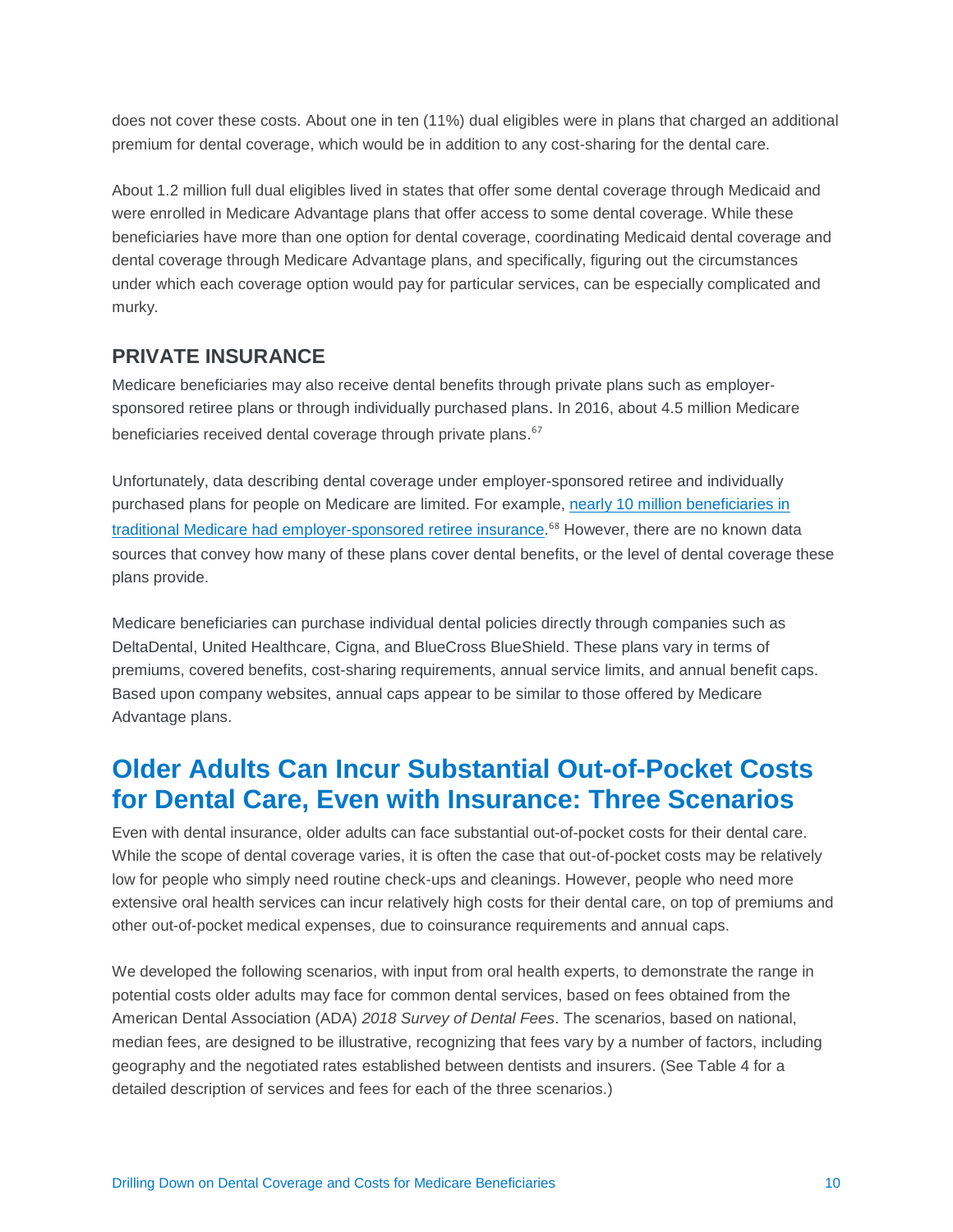**Scenario 1: Linda, age 67, is in excellent health and visits her dentist regularly. In a typical year, such as last year, Linda has one dental visit with an oral exam, cleaning, and x-rays, and a followup exam and cleaning six months later.** 

Without dental coverage, the total cost of Linda's procedures would be about \$350, based on national median fees derived from the 2018 ADA survey of dental fees. If Linda had coverage through a private, dental insurance plan - either a dental plan that she purchased directly or through a Medicare Advantage plan - her out-of-pocket costs would be relatively low because dental insurance often covers a large portion of preventive dental costs. Even if her dental plan capped annual benefits, as many do, she would have limited expenses because annual caps are typically not less than \$500. Linda could have paid a premium for her Medicare Advantage dental plan and premiums are on average \$284 per year, <sup>69</sup> varying based on the extent of coverage and other factors.

If Linda had coverage under both Medicare and Medicaid (dually eligible) and lived in a state that covered adult dental through Medicaid, she would most likely have limited, if any expenses, if she were able to find a dentist who treats Medicaid patients and lived in a state that covers more than one preventive visit per year.

**Scenario 2: James, age 72, went to the dentist after realizing he hadn't had an oral exam in close to two years. After what he hoped would be a routine check-up and cleaning, his dentist said he would need periodontal treatment, three fillings, and two crowns due to degradation of restorations. After receiving these restorative services, he returned six months later for a regular check-up where he received periodontal maintenance.**

Without dental coverage, the total cost of James' visits would be an estimated \$4,300. If James had dental coverage through a private plan or Medicare Advantage, his costs would be lower, but he would still likely incur substantial costs. Some Medicare Advantage plans, for example, cover only preventive services, which would leave him with the biggest expenses to pay for on his own. Others cover both preventive and more extensive dental care, but require relatively high coinsurance for the most expensive procedures, and often with caps on the annual amount paid by the plan. Medicare Advantage plans often charge coinsurance, which ranges from 20%-70% depending on the type of service.<sup>70</sup> If James had signed up for a Medicare Advantage plan, with dental coverage that included a common cap of \$1,000, he would be responsible for all charges above the cap, or as much as \$3,300.

If James qualified for Medicaid, he could potentially get some help with these expenses, if he lived in a state that covers both preventive and more extensive dental services for older adults.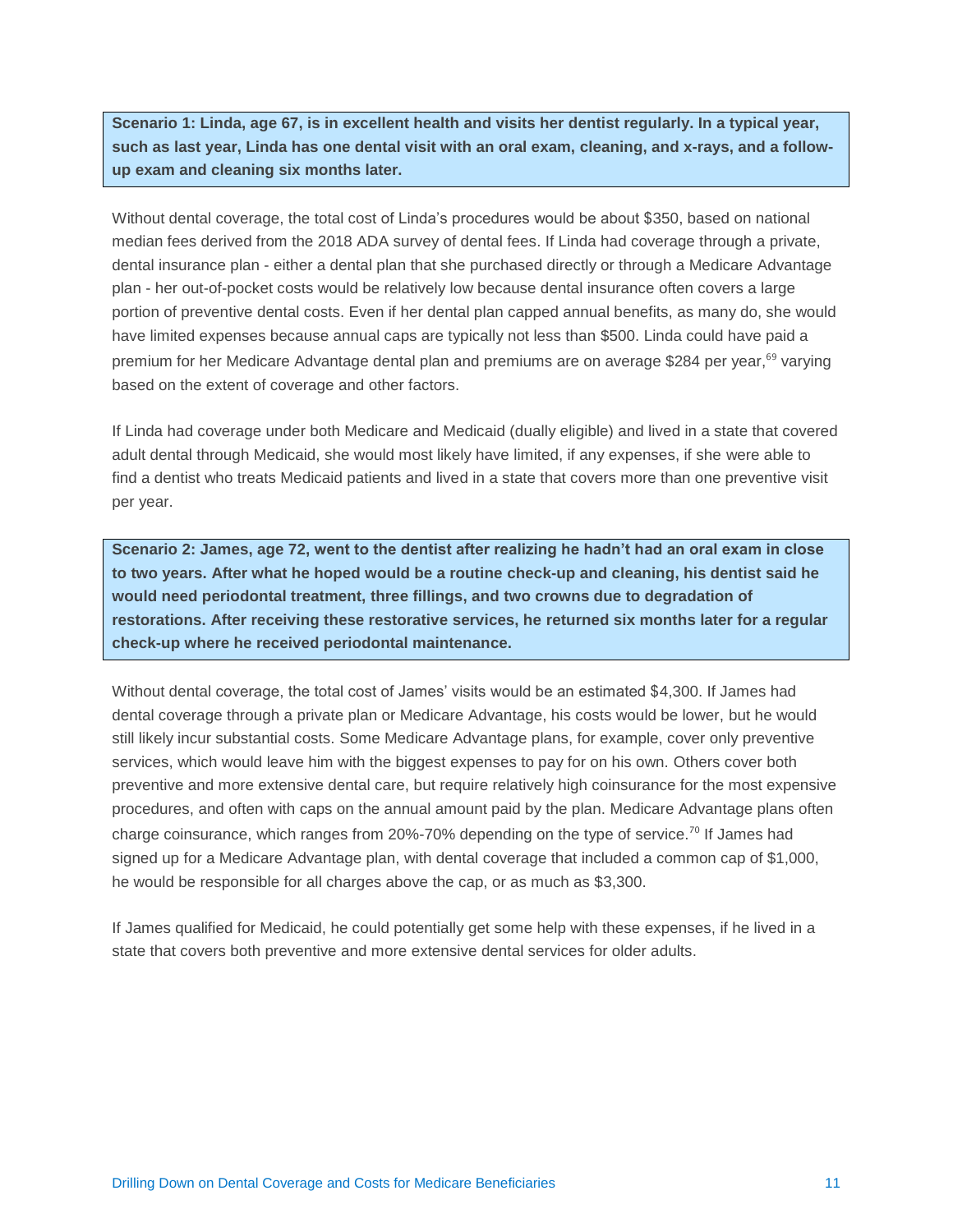**Scenario 3: Dorothy, age 80, has diabetes, heart disease, and arthritis, and takes multiple medications to manage her medical conditions, some of which cause dry mouth. Because she was more focused on her other health problems, she had not been to a dentist in three years. Last year, she went to see a dentist at the suggestion of her physician after she complained of a dull throbbing pain in her lower left jaw. After a comprehensive exam and x-rays, her dentist told her that she needed a root canal and crown, and would need to have four upper teeth extracted. Her dentist recommended two implants to replace the extracted teeth, but when she heard what that would cost, she opted instead for a partial upper denture.**

Without dental coverage, Dorothy's dental bill would be about \$4,700, assuming she opted for the less expensive removable partial denture, but closer to \$10,000 for 2 implants, if not more, since the estimated costs of the implants exclude fees for the final restorations.<sup>71</sup>

If Dorothy had coverage through a private plan or Medicare Advantage plan, her costs would be somewhat lower, but by how much would depend on the specific features of her dental plan. With a more extensive plan, she may or may not have coverage for specific services, such as dentures, which is a substantial portion of her bill. Plans typically require coinsurance for these procedures, meaning she would still have to pay a significant amount out of pocket for her care. Plans often have caps on coverage, which means Dorothy would be responsible for all costs above her limit, which would be close to \$4,000 in a plan with a \$1,000 annual cap, or close to \$9,000 if she had chosen the implants, or possibly less if the plan negotiated lower rates.

If Dorothy qualified for Medicaid, she could get some coverage if she lived in one of the states that covers adult dental. However, state annual caps and coverage of certain procedures vary, including for dentures, so she still might pay a substantial amount of money out-of-pocket. Dorothy would also need to make a number of visits to the dentist for these procedures, which could be a barrier for many Medicare beneficiaries, especially those that face transportation challenges.

### **Discussion**

Oral health is important to people of all ages, including older adults and younger Medicare beneficiaries with disabilities, but maintaining good oral health is often challenging. Medicare does not generally cover dental care, which can make dental procedures unaffordable. Some Medicare beneficiaries have access to dental coverage through Medicare Advantage plans, Medicaid, or private plans (employer-sponsored retiree or individually purchased policies), but, similar to private dental plans offered to working-age adults, coverage varies widely, is often less generous for procedures beyond routine preventive care, and is frequently subject to annual caps. Poor dental care and oral health lead to edentulism, untreated caries, and periodontal disease, which contribute to adverse health outcomes and high-cost preventable emergency room visits. These ongoing challenges heighten interest in finding ways to make dental care more affordable and accessible for the Medicare population.

A broad array of policy options could be considered to expand dental coverage to people on Medicare. Some advocates believe that the Centers for Medicare and Medicaid Services (CMS) currently has the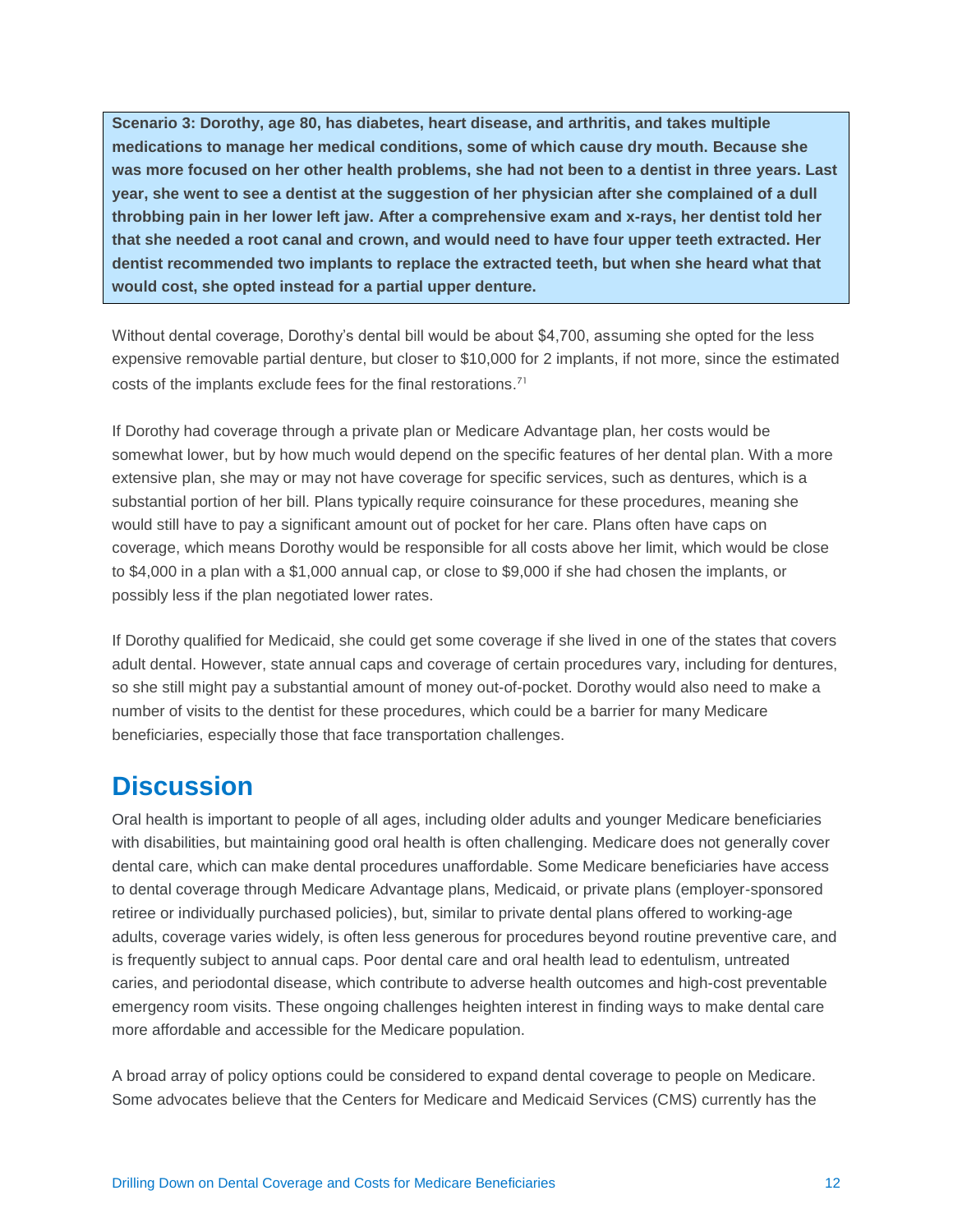authority to cover oral health care when medically necessary for treatment of Medicare-covered diseases, illnesses, and injuries, and at the request of members of Congress, the agency is reviewing this.<sup>72,73</sup> Legislation that would have a broader scope is also under consideration. For example, during the  $115<sup>th</sup>$ and 116<sup>th</sup> Congresses, some have proposed striking the dental exclusion and including dental services as a covered benefit.<sup>74</sup> Others have considered a separate, voluntary dental benefit, similar to the Part D prescription drug benefit, with its own premium.<sup>75</sup> An alternative approach could be to create a benefit exclusively for low-income beneficiaries, under Medicare or Medicaid. Each of these approaches would have budget implications, and raises questions concerning scope of coverage, cost-sharing, provider fees and administration. Thus far, the Congressional Budget Office has not estimated the cost of adding a dental benefit to Medicare. Given the significant health risks associated with poor oral care and the costs and consequences of untreated dental needs, identifying potential solutions to improve the oral health status of the Medicare population remains a challenge.

Kendal Orgera, a Policy Analyst with the Kaiser Family Foundation, and Anthony Damico, an independent consultant, provided programming support for this brief. The brief also benefited from the research support of Nadia Massad and Robbie Herman of the Howard University College of Dentistry, and comments from reviewers, including Cassandra Yarbrough and Marko Vujicic of the American Dental Association.

This brief was funded in part by the AARP Public Policy Institute.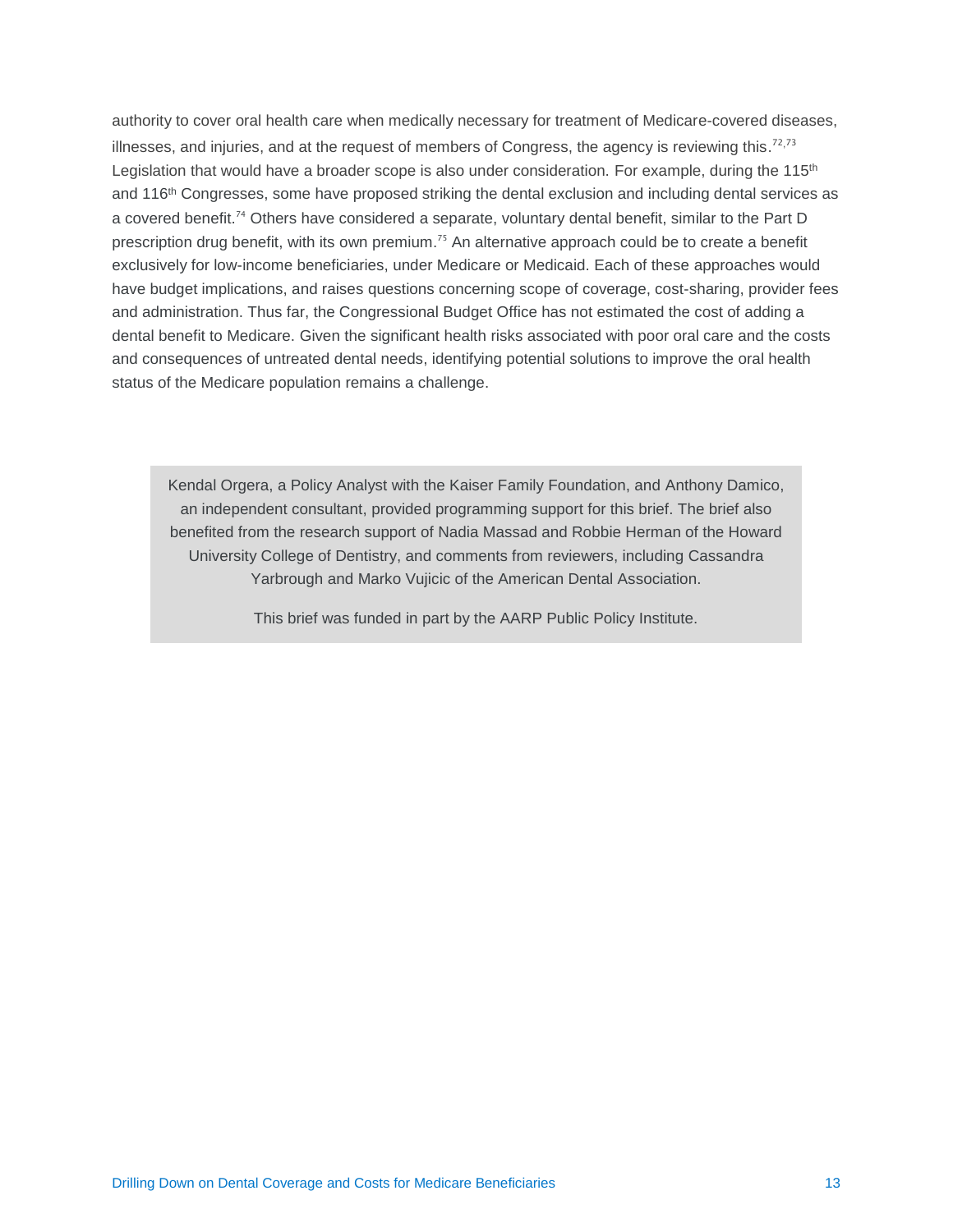### **Data and Methods**

This analysis uses data from the Medicare Current Beneficiary Survey (MCBS), 2016; Medicare Chronic Conditions Data Warehouse data from 5 percent of beneficiaries (5% Sample), 2016; and CMS Medicare Advantage Enrollment, Benefit, and Landscape files, 2016, with enrollment data from March of that year and excluding Puerto Rico. The analysis also uses data from the National Health Interview Survey (NHIS), 2017; National Health and Nutrition Examination Survey (NHANES), 2013-2016; Kaiser Family Foundation database of Medicaid Dental Benefits, 2018; and Center for Health Care Strategies' (CHCS) Medicaid Adult Benefits data, 2018.

To determine dental coverage in Figure 7, we combined data from multiple sources. The 5% Sample and the Medicare Advantage Benefit files were used to determine the number of Medicare Advantage enrollees with access to dental coverage. Both data sets were restricted to beneficiaries with both Parts A and B in March of 2016 and excluded US territories. The 5% Sample, combined with data from the KFF database of Medicaid Dental Benefits and CHCS, was used to calculate the number of dual eligibles with some dental coverage based on whether they lived in a state that offered dental benefits through Medicaid. 2016 is the most recent year of data available for the 5% Sample and was used to estimate Medicaid dental coverage, based on 2018 dental benefits in each state. Private dental coverage was calculated using the MCBS responses to questions about whether a beneficiary has dental coverage, and the total with private dental coverage includes community beneficiaries who answered affirmatively. Beneficiaries residing in nursing homes and other facilities were not asked the question in the MCBS, which excluded approximately 792,000 non-Medicare Advantage, non-dual beneficiaries; the Medicare Advantage and dual eligible statistics from the 5% Sample include beneficiaries residing in facilities.

To examine the scope of dental coverage offered by Medicare Advantage plans in greater detail, we reviewed 2019 Medicare Advantage plans with the highest enrollment in 6 large metropolitan counties: San Diego, CA; Harris, TX; Cook County, IL; Miami-Dade, FL; Philadelphia, PA; Charleston, SC; and 2 rural counties: Jefferson, OR and Wayne, OH. For this subanalysis, we selected the 8 counties based on geographical region, differences in population and density, where at least 1,000 people were enrolled in Medicare Advantage plans, and at least 3 firms offered plans. In each of the 8 counties, the 3 largest plans offered were selected, with no more than one plan from a firm. The subanalysis examined a variety of aspects of Medicare Advantage plans including premiums, annual caps, coinsurance/co-pays, covered services, networks, sub-contracting of dental networks, among others. Special Needs Plans and Employer-sponsored Group Waiver Plans were excluded.

NHANES 2013-2016 was used to define edentulism as no permanent tooth present and no dental root fragments present. If the tooth was recorded as not being present, it was marked as edentulous. NHANES 2015-2016 was used to define untreated caries. Untreated caries were defined differently in 2013-2014 and 2015-2016, so only 2015-2016 was used in this analysis. Untreated caries were defined as permanent teeth with a carious surface condition. Only individuals with at least one tooth present were included in the analysis. Decay in the root (i.e., root caries) was not included. In both analyses, third molars and dental implants were excluded.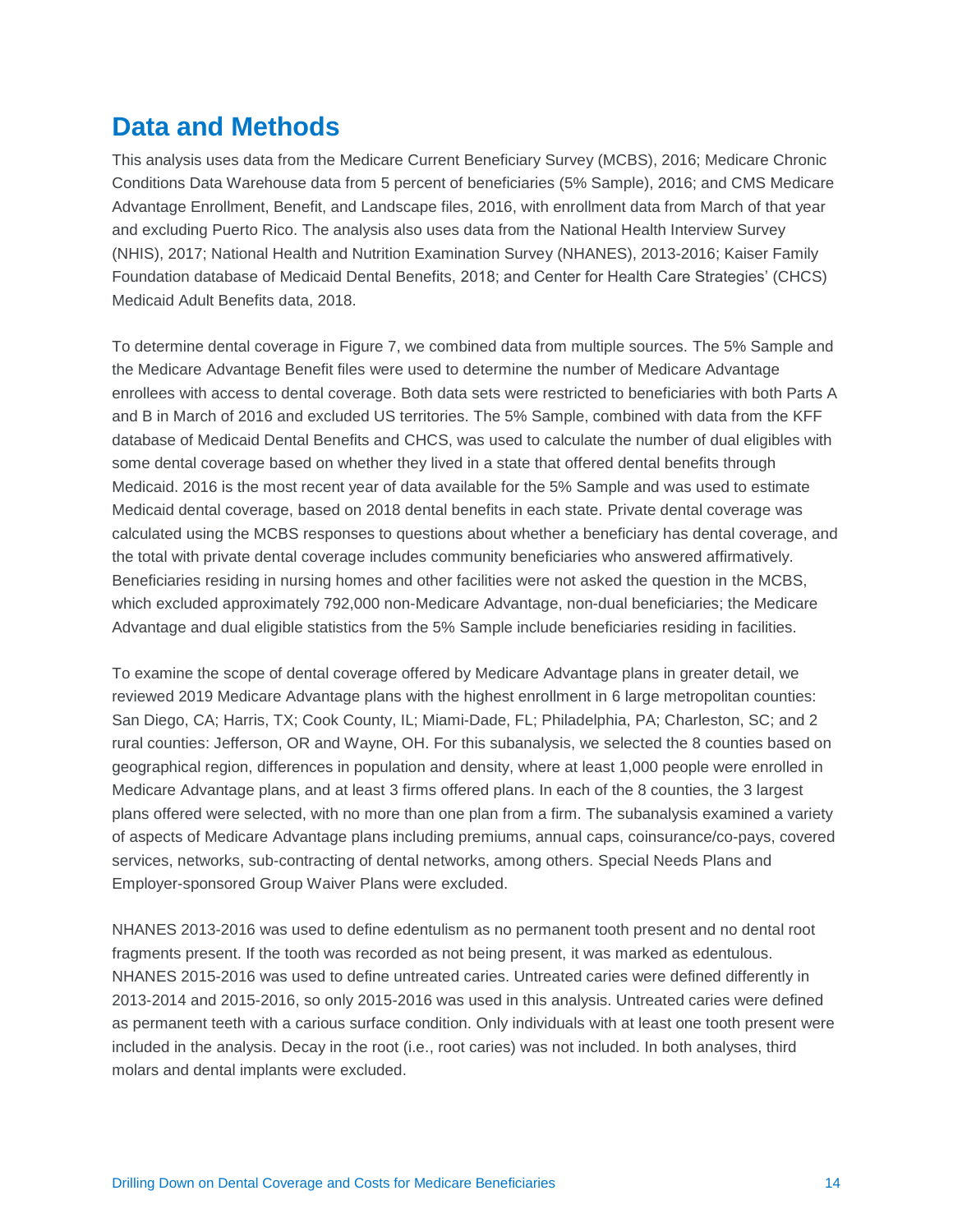# **Tables**

| Table 1: Medicare Beneficiaries Who Did Not Visit a Dentist in the Past Year and Beneficiaries'<br>Out-of-Pocket Spending on Dental Care, Among Dental Users |                                                      |                                                  |                                                                                    |              |     |                 |                    |                     |                   |
|--------------------------------------------------------------------------------------------------------------------------------------------------------------|------------------------------------------------------|--------------------------------------------------|------------------------------------------------------------------------------------|--------------|-----|-----------------|--------------------|---------------------|-------------------|
|                                                                                                                                                              | Number of<br><b>Medicare</b><br><b>Beneficiaries</b> | <b>No Dental</b><br><b>Visit in Past</b><br>Year | Beneficiaries' Out-of-Pocket Spending on Dental Care,<br><b>Among Dental Users</b> |              |     |                 |                    |                     |                   |
|                                                                                                                                                              | (in millions<br>of people)                           |                                                  | Any Dental<br>Spending<br>(in millions<br>of people)                               | <b>Total</b> | \$0 | $$1 -$<br>\$500 | $$501 -$<br>\$1000 | $$1001 -$<br>\$2000 | \$2001<br>or More |
| <b>Overall</b>                                                                                                                                               | 56.4                                                 | 49%                                              | 28.7                                                                               | \$922        | 11% | 59%             | 12%                | 8%                  | 11%               |
| Age                                                                                                                                                          |                                                      |                                                  |                                                                                    |              |     |                 |                    |                     |                   |
| Under 65 years                                                                                                                                               | 8.7                                                  | 62%                                              | 3.3                                                                                | \$713        | 22% | 60%             | 7%                 | 5%                  | 7%                |
| 65-74 years                                                                                                                                                  | 28.0                                                 | 44%                                              | 15.7                                                                               | \$950        | 10% | 59%             | 11%                | 9%                  | 11%               |
| 75-84 years                                                                                                                                                  | 14.0                                                 | 47%                                              | 7.3                                                                                | \$966        | 9%  | 57%             | 14%                | 8%                  | 13%               |
| 85+ years                                                                                                                                                    | 5.7                                                  | 56%                                              | 2.5                                                                                | \$894        | 6%  | 62%             | 14%                | 9%                  | 9%                |
| <b>Gender</b>                                                                                                                                                |                                                      |                                                  |                                                                                    |              |     |                 |                    |                     |                   |
| <b>Men</b>                                                                                                                                                   | 25.7                                                 | 51%                                              | 12.6                                                                               | \$977        | 10% | 57%             | 12%                | 9%                  | 12%               |
| Women                                                                                                                                                        | 30.7                                                 | 47%                                              | 16.1                                                                               | \$879        | 11% | 60%             | 11%                | 8%                  | 10%               |
| <b>Race/Ethnicity</b>                                                                                                                                        |                                                      |                                                  |                                                                                    |              |     |                 |                    |                     |                   |
| White                                                                                                                                                        | 42.1                                                 | 43%                                              | 23.8                                                                               | \$964        | 8%  | 60%             | 12%                | 9%                  | 11%               |
| <b>Black</b>                                                                                                                                                 | 5.4                                                  | 71%                                              | 1.5                                                                                | \$706        | 23% | 55%             | 7%                 | 6%                  | 9%                |
| <b>Hispanic</b>                                                                                                                                              | 5.0                                                  | 65%                                              | 1.7                                                                                | \$661        | 36% | 44%             | 7%                 | 3%                  | 10%               |
| <b>Other</b>                                                                                                                                                 | 3.6                                                  | 58%                                              | 1.5                                                                                | \$733        | 17% | 59%             | 11%                | 3%                  | 11%               |
| <b>Income</b>                                                                                                                                                |                                                      |                                                  |                                                                                    |              |     |                 |                    |                     |                   |
| <b>Less Than \$10,000</b>                                                                                                                                    | 7.3                                                  | 70%                                              | 2.1                                                                                | \$732        | 23% | 51%             | 9%                 | 8%                  | 8%                |
| \$10,000 - \$19,999                                                                                                                                          | 14.2                                                 | 66%                                              | 4.8                                                                                | \$931        | 16% | 56%             | 11%                | 8%                  | 9%                |
| \$20,000 - \$39,999                                                                                                                                          | 17.7                                                 | 47%                                              | 9.4                                                                                | \$975        | 9%  | 61%             | 12%                | 7%                  | 11%               |
| \$40,0000 or above                                                                                                                                           | 17.2                                                 | 27%                                              | 12.4                                                                               | \$911        | 7%  | 59%             | 12%                | 9%                  | 13%               |
| <b>Geographic Area</b>                                                                                                                                       |                                                      |                                                  |                                                                                    |              |     |                 |                    |                     |                   |
| <b>Metropolitan</b>                                                                                                                                          | 44.9                                                 | 46%                                              | 23.8                                                                               | \$973        | 11% | 57%             | 12%                | 8%                  | 12%               |
| <b>Rural Micropolitan</b>                                                                                                                                    | 7.5                                                  | 59%                                              | 3.2                                                                                | \$745        | 6%  | 66%             | 9%                 | 9%                  | 9%                |
| <b>Rural Adjacent or</b><br>Nonadjacent                                                                                                                      | 4.1                                                  | 69%                                              | 1.7                                                                                | \$538        | 9%  | 69%             | 8%                 | 8%                  | 6%                |
| <b>Health status</b>                                                                                                                                         |                                                      |                                                  |                                                                                    |              |     |                 |                    |                     |                   |
| <b>Excellent</b>                                                                                                                                             | 8.8                                                  | 33%                                              | 5.8                                                                                | \$759        | 10% | 58%             | 13%                | 11%                 | 8%                |
| <b>Very Good</b>                                                                                                                                             | 15.7                                                 | 40%                                              | 9.4                                                                                | \$976        | 7%  | 59%             | 12%                | 9%                  | 13%               |
| Good                                                                                                                                                         | 15.9                                                 | 52%                                              | 7.6                                                                                | \$914        | 12% | 60%             | 10%                | 8%                  | 10%               |
| Fair                                                                                                                                                         | 8.5                                                  | 62%                                              | 3.1                                                                                | \$879        | 17% | 56%             | 10%                | 5%                  | 11%               |
| Poor                                                                                                                                                         | 2.9                                                  | 64%                                              | 1.0                                                                                | \$718        | 17% | 55%             | 9%                 | 7%                  | 12%               |

NOTE: Excludes beneficiaries in long-term care facilities as they do not collect data on dental utilization. Numbers may not sum due to rounding. Income numbers have been adjusted to align with the Urban Institute Dynasim model.

SOURCE: Kaiser Family Foundation analysis of Medicare Current Beneficiary Survey (MCBS) Cost Supplement, 2016.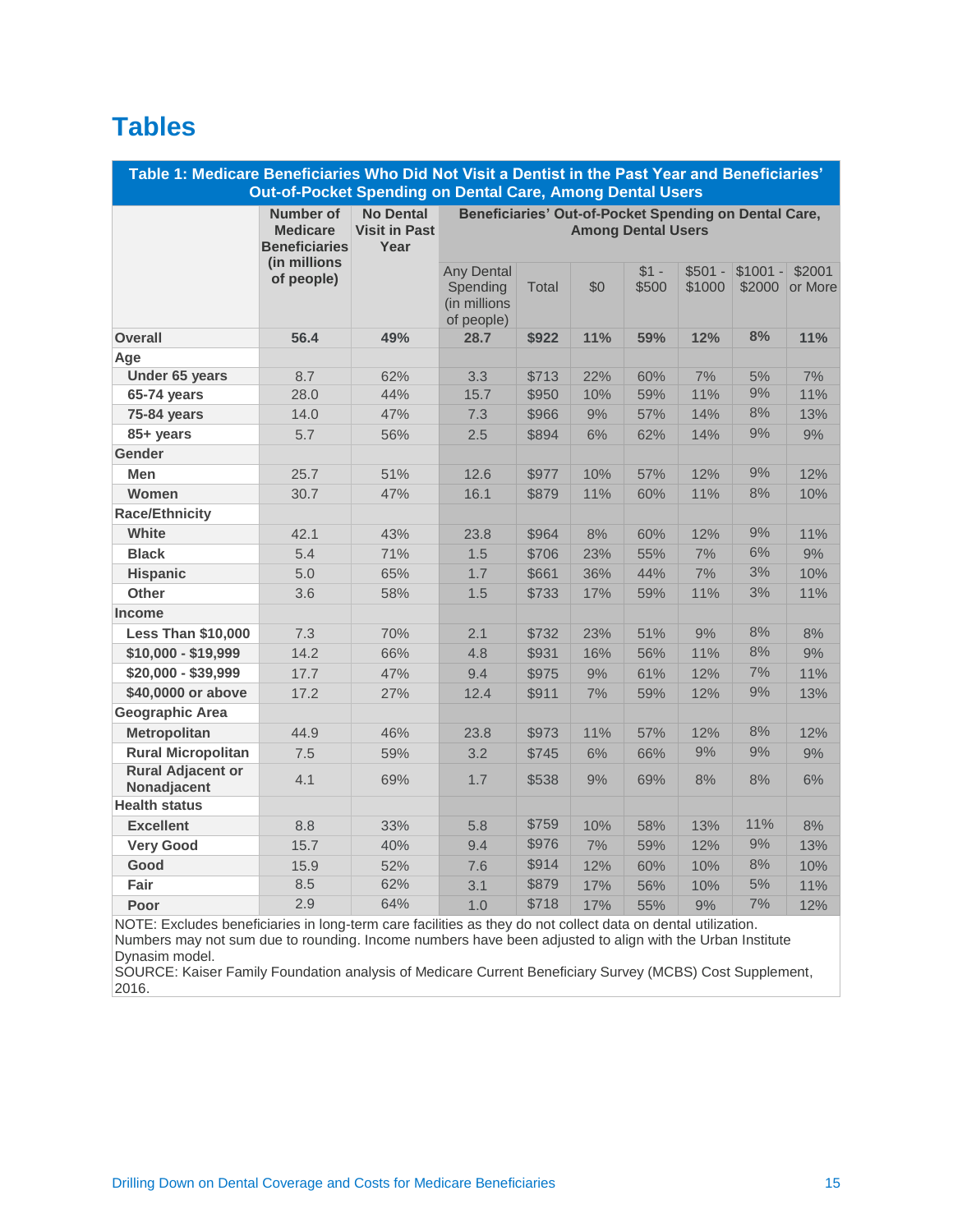| Table 2: Medicare Beneficiaries Who Needed Dental Care, But Could Not Afford It, by Selected<br><b>Characteristics</b> |                                                   |                                                                 |  |  |  |  |
|------------------------------------------------------------------------------------------------------------------------|---------------------------------------------------|-----------------------------------------------------------------|--|--|--|--|
|                                                                                                                        | Number of Medicare Beneficiaries<br>(in millions) | Share Who Could Not Afford Dental Care in the<br>Last 12 Months |  |  |  |  |
| <b>Overall</b>                                                                                                         | 54.7                                              | 10%                                                             |  |  |  |  |
| Age                                                                                                                    |                                                   |                                                                 |  |  |  |  |
| Under 65 years                                                                                                         | 7.8                                               | 26%                                                             |  |  |  |  |
| 65-74 years                                                                                                            | 27.3                                              | 9%                                                              |  |  |  |  |
| 75-84 years                                                                                                            | 14.4                                              | 6%                                                              |  |  |  |  |
| 85+ years                                                                                                              | 5.2                                               | 4%                                                              |  |  |  |  |
| Gender                                                                                                                 |                                                   |                                                                 |  |  |  |  |
| <b>Men</b>                                                                                                             | 24.5                                              | 10%                                                             |  |  |  |  |
| Women                                                                                                                  | 30.2                                              | 11%                                                             |  |  |  |  |
| <b>Race/Ethnicity</b>                                                                                                  |                                                   |                                                                 |  |  |  |  |
| White                                                                                                                  | 41.7                                              | 9%                                                              |  |  |  |  |
| <b>Black</b>                                                                                                           | 5.6                                               | 12%                                                             |  |  |  |  |
| <b>Hispanic</b>                                                                                                        | 4.8                                               | 15%                                                             |  |  |  |  |
| Other                                                                                                                  | 2.7                                               | 10%                                                             |  |  |  |  |
| <b>Income</b>                                                                                                          |                                                   |                                                                 |  |  |  |  |
| <100% FPL                                                                                                              | 6.3                                               | 19%                                                             |  |  |  |  |
| 100-200% FPL                                                                                                           | 12.0                                              | 18%                                                             |  |  |  |  |
| 200-400% FPL                                                                                                           | 17.5                                              | 9%                                                              |  |  |  |  |
| 400%+ FPL                                                                                                              | 18.9                                              | 4%                                                              |  |  |  |  |
| <b>Health status</b>                                                                                                   |                                                   |                                                                 |  |  |  |  |
| <b>Excellent/Very Good</b>                                                                                             | 22.7                                              | 5%                                                              |  |  |  |  |
| <b>Good/Fair</b>                                                                                                       | 28.2                                              | 12%                                                             |  |  |  |  |
| Poor                                                                                                                   | 3.8                                               | 24%                                                             |  |  |  |  |

NOTE: Numbers may not sum due to rounding.

In 2017, 100% of the federal poverty level was \$11,756 for an individual and \$14,828 for a couple older than 65. SOURCE: Kaiser Family Foundation analysis of the National Health Interview Survey (NHIS), 2017, which excludes institutional residents.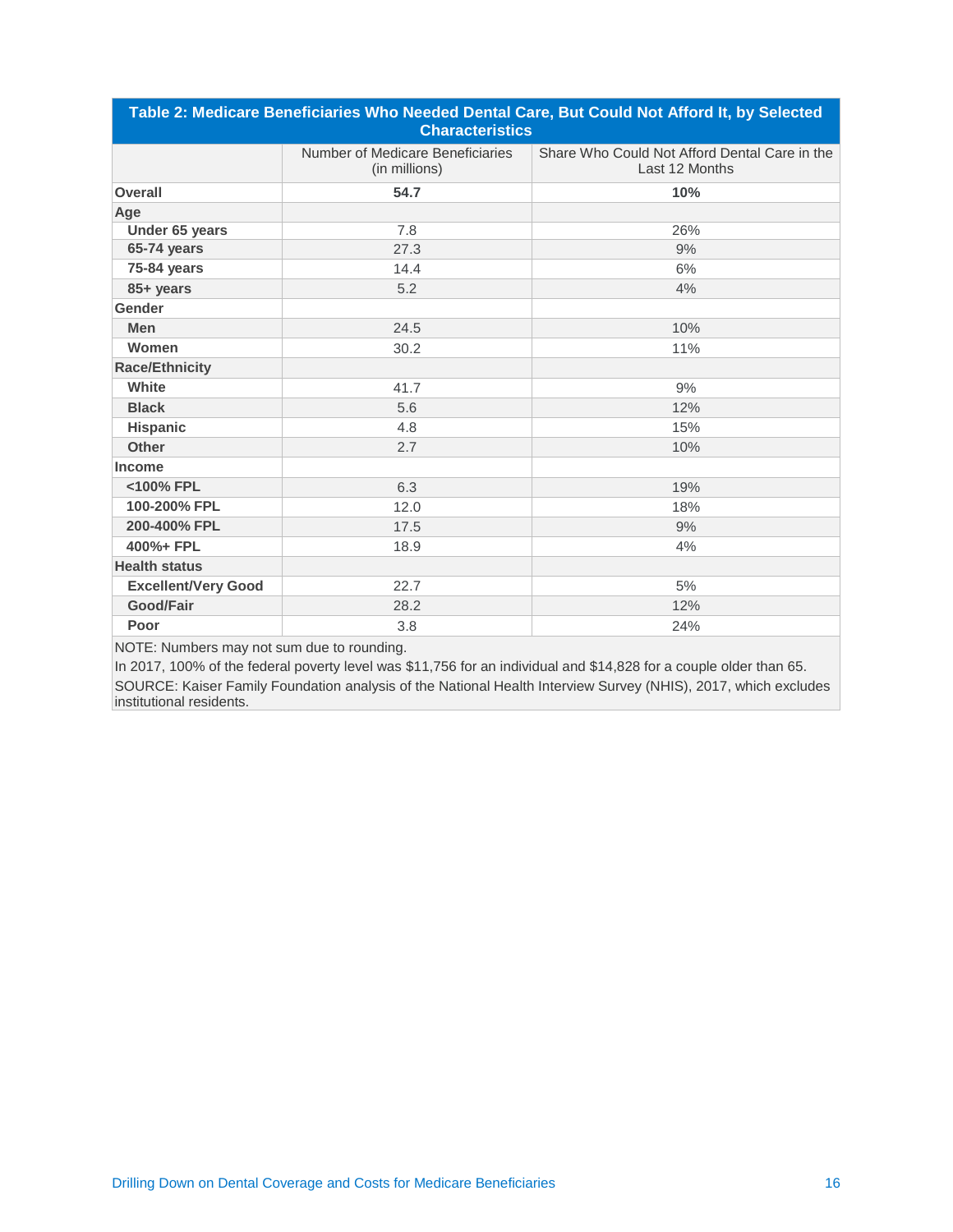| Table 3: Dental Benefits for Dual Eligibles Under Medicaid and for Medicare Advantage<br><b>Enrollees (in thousands of beneficiaries)</b> |                                     |                             |                                                                      |                                                                                                                                                                                               |                                              |                                           |  |
|-------------------------------------------------------------------------------------------------------------------------------------------|-------------------------------------|-----------------------------|----------------------------------------------------------------------|-----------------------------------------------------------------------------------------------------------------------------------------------------------------------------------------------|----------------------------------------------|-------------------------------------------|--|
|                                                                                                                                           |                                     |                             |                                                                      | <b>Dental Benefits for Dual Eligibles Under Medicaid</b>                                                                                                                                      |                                              | <b>Dental Benefits for</b>                |  |
|                                                                                                                                           |                                     |                             |                                                                      |                                                                                                                                                                                               | <b>Medicare Advantage</b>                    |                                           |  |
|                                                                                                                                           |                                     |                             |                                                                      |                                                                                                                                                                                               | <b>Enrollees</b>                             |                                           |  |
| <b>State</b>                                                                                                                              | Dental<br><b>Benefit</b><br>Covered | Total<br>Dual<br>Eligibles* | <b>Full Dual</b><br>Eligibles with<br>Some Dental<br><b>Benefits</b> | Limits on Services                                                                                                                                                                            | Total<br>Medicare<br>Advantage<br>Enrollment | % With<br>Access to<br>Dental<br>Coverage |  |
| <b>National</b>                                                                                                                           |                                     | 9,995                       | 6,218                                                                |                                                                                                                                                                                               | 16,925                                       | 60%                                       |  |
| Alabama                                                                                                                                   | No                                  | 203                         | 0                                                                    | No dental benefit                                                                                                                                                                             | 255                                          | 60%                                       |  |
| Alaska                                                                                                                                    | Yes                                 | 15                          | 15                                                                   | Must have PA                                                                                                                                                                                  | N/A                                          | N/A                                       |  |
| Arizona                                                                                                                                   | Yes                                 | 185                         | 138                                                                  | \$1000 limit for emergency<br>dental services, \$1000<br>comprehensive benefit for<br><b>ALTCS members</b>                                                                                    | 433                                          | 61%                                       |  |
| <b>Arkansas</b>                                                                                                                           | Yes                                 | 129                         | 32                                                                   | Limited mix of services -<br>fewer than 100 diagnostic,<br>preventive, and minor<br>restorative procedures;<br>annual expenditure for care<br>is \$1,000 or less                              | 120                                          | 74%                                       |  |
| <b>California</b>                                                                                                                         | Yes                                 | 1,278                       | 1,238                                                                | \$1,800 cap on services/year;<br>does not apply to emergency<br>services or to residents of<br>nursing facilities, cap can be<br>exceeded with PA                                             | 2,229                                        | 57%                                       |  |
| Colorado                                                                                                                                  | Yes                                 | 108                         | 67                                                                   | \$1,000 benefit maximum.<br>Limitations apply depending<br>on the dental procedure.                                                                                                           | 288                                          | 45%                                       |  |
| <b>Connecticut</b>                                                                                                                        | Yes                                 | 167                         | 73                                                                   | \$1000 annual benefit<br>maximum unless medically<br>necessary. Also excludes<br>dental surgery, dentures and<br>some dental treatment.                                                       | 167                                          | 78%                                       |  |
| <b>Delaware</b>                                                                                                                           | <b>No</b>                           | 28                          | $\overline{0}$                                                       | No dental benefit                                                                                                                                                                             | 17                                           | 66%                                       |  |
| <b>DC</b>                                                                                                                                 | Yes                                 | 30                          | 20                                                                   | Some procedures require PA                                                                                                                                                                    | 12                                           | 71%                                       |  |
| <b>Florida</b>                                                                                                                            | Yes                                 | 764                         | 371                                                                  | Problem focused visits,<br>extractions, pain<br>management, and dentures<br>based on medical necessity                                                                                        | 1,644                                        | 72%                                       |  |
| Georgia                                                                                                                                   | Yes                                 | 294                         | 125                                                                  | Emergency dental visits only                                                                                                                                                                  | 508                                          | 71%                                       |  |
| <b>Hawaii</b>                                                                                                                             | Yes                                 | 31                          | 37                                                                   | <b>Emergency treatment</b>                                                                                                                                                                    | 115                                          | 44%                                       |  |
| Idaho<br><b>Illinois</b>                                                                                                                  | Yes<br>Yes                          | 45<br>329                   | 27<br>283                                                            | No limits<br>Extensive mix of services -<br>more than 100 diagnostic,<br>preventive, and minor and<br>major restorative procedures;<br>annual expenditure cap for<br>care is at least \$1,000 | 90<br>408                                    | 58%<br>52%                                |  |
| Indiana                                                                                                                                   | Yes                                 | 191                         | 110                                                                  | PA for specified services<br>Exam and cleaning 1/year<br>(2/year for nursing facility<br>residents), x-rays vary by<br>type, periodontia limited                                              | 277                                          | 65%                                       |  |
| lowa                                                                                                                                      | Yes                                 | 84                          | 65                                                                   | Extensive mix of services -<br>more than 100 diagnostic,<br>preventive, and minor and<br>major restorative procedures;<br>annual expenditure cap for<br>care is at least \$1,000              | 99                                           | 34%                                       |  |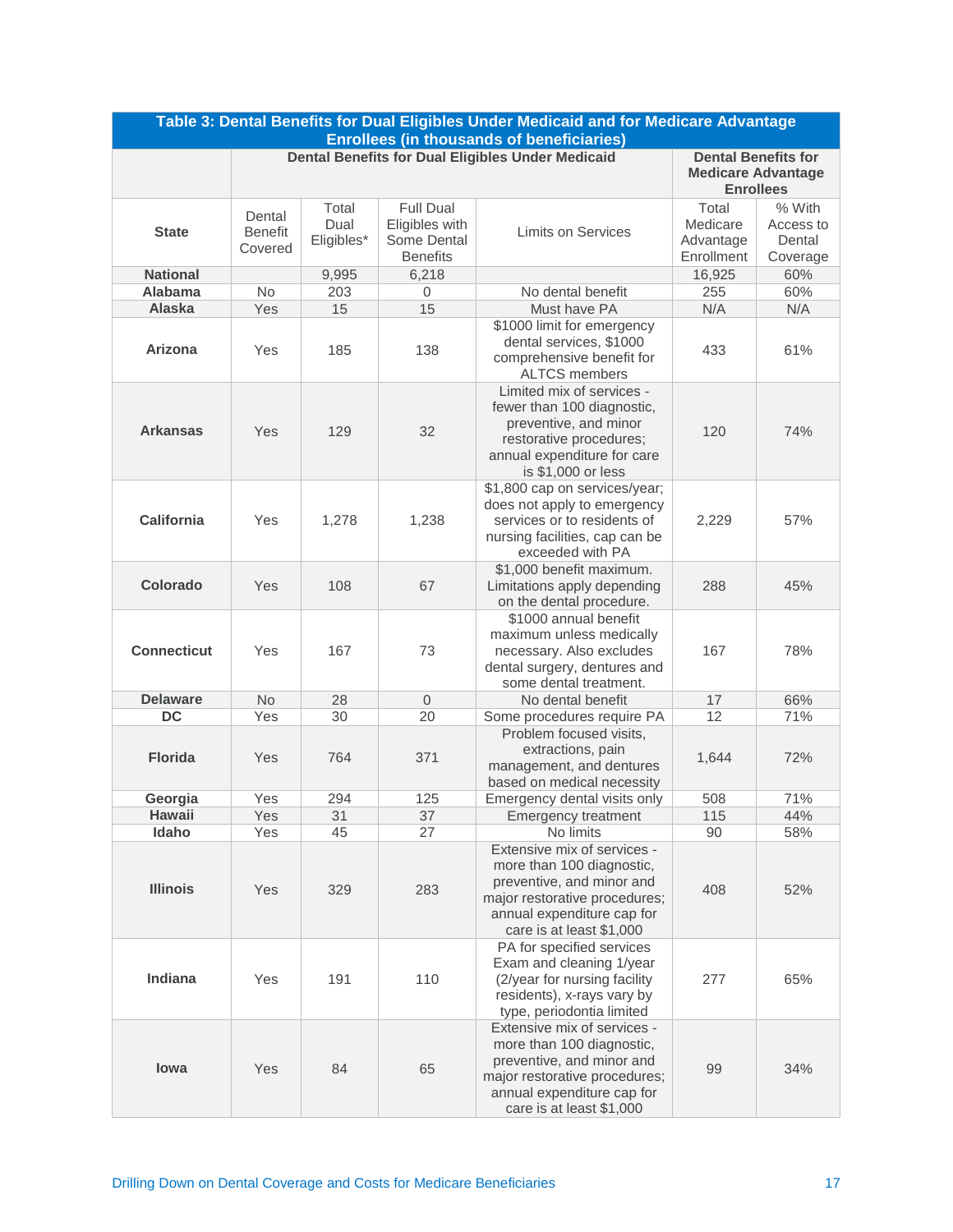| <b>Kansas</b>         | Yes            | 61  | 38  | 1 exam/cleaning per 6<br>months; x-rays vary by<br>type;1 crown per 5 years                                                                                                      | 66    | 83% |
|-----------------------|----------------|-----|-----|----------------------------------------------------------------------------------------------------------------------------------------------------------------------------------|-------|-----|
| <b>Kentucky</b>       | Yes            | 164 | 87  | Comprehensive exam - 1 per<br>year, x rays vary by type,<br>prophylaxis limited by age,<br>all other limited by age                                                              | 227   | 58% |
| Louisiana             | Yes            | 206 | 108 | Limited to following services:<br>Examination; Radiographs;<br><b>Complete Dentures Denture</b><br>relines Denture repairs;<br><b>Acrylic Partial Dentures</b>                   | 250   | 92% |
| <b>Maine</b>          | Yes            | 84  | 49  | 2 exams with cleaning/year<br>but only 1 in 150 days; 1<br>orthodontia treatment                                                                                                 | 75    | 61% |
| <b>Maryland</b>       | N <sub>o</sub> | 137 | 0   | No dental benefit                                                                                                                                                                | 90    | 68% |
| <b>Massachusetts</b>  | Yes            | 297 | 275 | No limits                                                                                                                                                                        | 247   | 26% |
| <b>Michigan</b>       | Yes            | 295 | 248 | Frequency limits on most<br>services. Some services<br>require PA.                                                                                                               | 624   | 43% |
| <b>Minnesota</b>      | Yes            | 133 | 116 | Non-pregnant adults receive<br>limited benefits. Exams and<br>cleanings limited to 4 times<br>per year; x-rays vary by type                                                      | 505   | 40% |
| <b>Mississippi</b>    | Yes            | 161 | 78  | \$2500 annual maximum                                                                                                                                                            | 83    | 98% |
| <b>Missouri</b>       | Yes            | 171 | 132 | <b>Traditional Medicaid Adults</b><br>have dental coverage under<br>a limited dental package                                                                                     | 334   | 85% |
| <b>Montana</b>        | Yes            | 26  | 16  | \$1,125 annual maximum<br>benefit; Aged, Blind,<br>Disabled not subject to<br>annual cap; Diagnostic,<br>Preventive, and Anesthesia<br>don't count toward cap                    | 40    | 57% |
| <b>Nebraska</b>       | Yes            | 39  | 34  | Dental coverage limited to<br>\$750 per fiscal year,<br>excludes emergencies                                                                                                     | 38    | 31% |
| <b>Nevada</b>         | Yes            | 53  | 26  | Emergency-Only                                                                                                                                                                   | 153   | 85% |
| <b>New Hampshire</b>  | Yes            | 30  | 19  | Emergency-Only                                                                                                                                                                   | 22    | 29% |
| <b>New Jersey</b>     | Yes            | 199 | 172 | No limits                                                                                                                                                                        | 245   | 35% |
| <b>New Mexico</b>     | Yes            | 85  | 51  | Most restorative services<br>such as crowns are not<br>covered for adults                                                                                                        | 120   | 36% |
| <b>New York</b>       | Yes            | 805 | 663 | Extensive mix of services -<br>more than 100 diagnostic,<br>preventive, and minor and<br>major restorative procedures;<br>annual expenditure cap for<br>care is at least \$1,000 | 1,240 | 59% |
| <b>North Carolina</b> | Yes            | 313 | 238 | Yes - Not Specified                                                                                                                                                              | 541   | 48% |
| <b>North Dakota</b>   | Yes            | 14  | 11  | 1 exam/evaluation per year 1<br>panoramic radiographic<br>image every 5 years; 1<br>prophylaxis per year; 2<br>fluoride per year                                                 | 22    | 17% |
| Ohio                  | Yes            | 333 | 211 | Comprehensive adult dental<br>coverage. Certain services<br>require PA.                                                                                                          | 734   | 68% |
| <b>Oklahoma</b>       | Yes            | 111 | 90  | <b>Emergency Extractions only</b>                                                                                                                                                | 116   | 59% |
| Oregon                | Yes            | 124 | 78  | Prevention of dental disease<br>states, limits on denture,                                                                                                                       | 337   | 53% |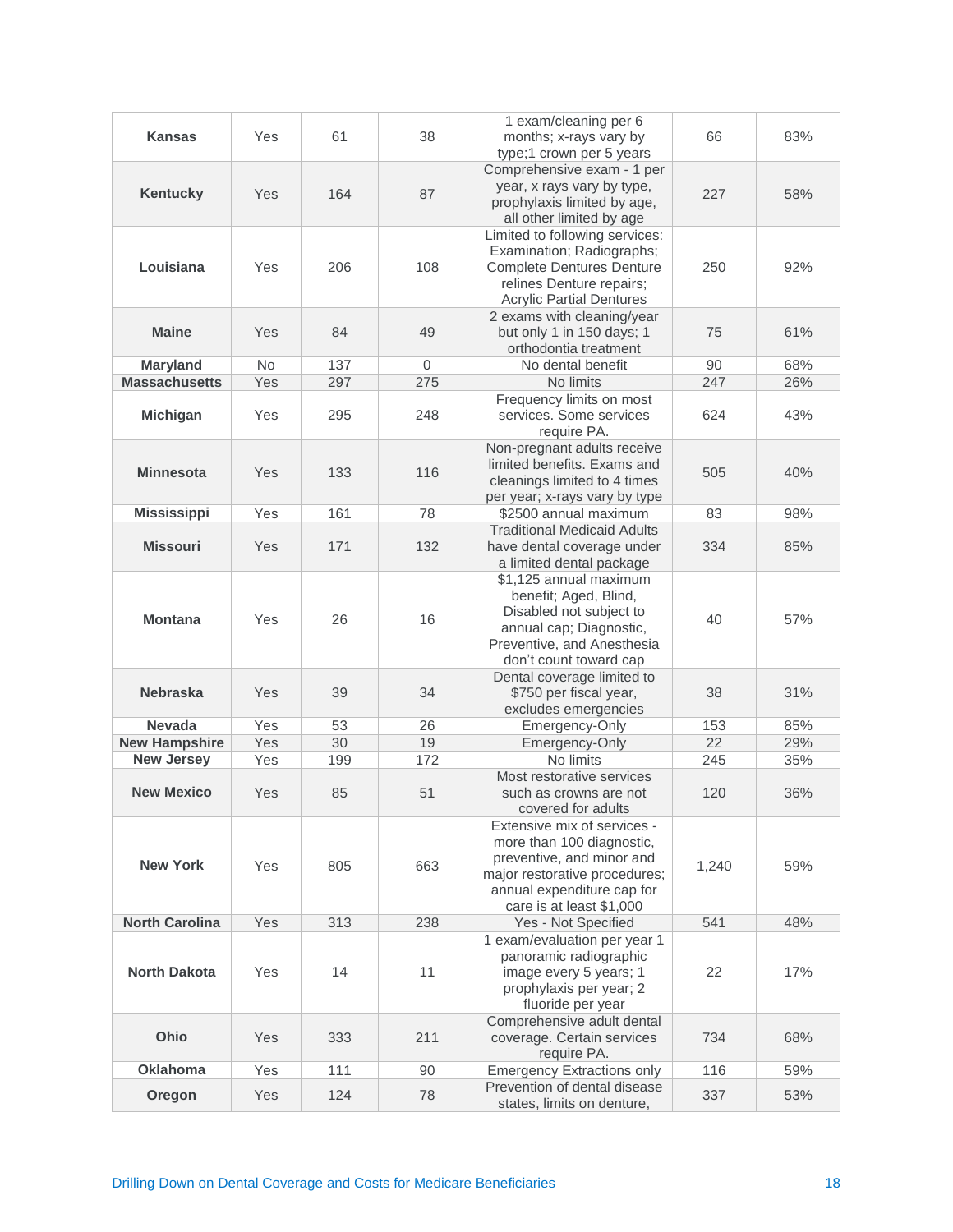|                       |           |     |                | crown, and periodontal<br>coverage.                                                                                                                                     |       |     |
|-----------------------|-----------|-----|----------------|-------------------------------------------------------------------------------------------------------------------------------------------------------------------------|-------|-----|
| Pennsylvania          | Yes       | 441 | 354            | Dental services limited to:<br>Dentures - 1 per lifetime;<br>Exams/prophylaxis - 1 per<br>180 days; Crowns,<br>Periodontics, Endodontics<br>only approved via exception | 1,017 | 69% |
| <b>Rhode Island</b>   | Yes       | 38  | 31             | Not all codes covered                                                                                                                                                   | 72    | 81% |
| <b>South Carolina</b> | Yes       | 149 | 122            | Limited mix of services -<br>fewer than 100 diagnostic.<br>preventive, and minor<br>restorative procedures;<br>annual expenditure for care<br>is \$1,000 or less        | 221   | 91% |
| <b>South Dakota</b>   | Yes       | 20  | 12             | \$1,000 annual limit<br>(emergency, preventive<br>services, dentures exempt<br>from \$1,000 limit).                                                                     | 31    | 25% |
| <b>Tennessee</b>      | <b>No</b> | 274 | $\overline{0}$ | No dental benefit                                                                                                                                                       | 442   | 68% |
| <b>Texas</b>          | <b>No</b> | 670 | $\overline{0}$ | No dental benefit                                                                                                                                                       | 1,161 | 52% |
| <b>Utah</b>           | Yes       | 35  | 28             | Pregnant, Blind or Disabled<br>adult Medicaid members are<br>allowed dental services. All<br>others receive Emergency<br>Dental Services only.                          | 119   | 77% |
| <b>Vermont</b>        | Yes       | 28  | 20             | \$510 per year for non-<br>pregnant adults; limits on<br>treatment for TMJ disorders<br>and prophylaxis; Certain<br>services required PA                                | 10    | N/A |
| Virginia              | <b>No</b> | 183 | $\Omega$       | No dental benefit                                                                                                                                                       | 218   | 68% |
| Washington            | Yes       | 184 | 127            | Some may require PA                                                                                                                                                     | 359   | 75% |
| <b>West Virginia</b>  | Yes       | 80  | 46             | Emergency services only                                                                                                                                                 | 102   | 41% |
|                       |           |     |                |                                                                                                                                                                         |       |     |
| Wisconsin             | Yes       | 160 | 138            | 1 Exam/cleaning per year,<br>certain services require PA                                                                                                                | 402   | 44% |

NOTES: Numbers may not sum due to rounding; numbers rounded to nearest thousands. N/A denotes sample size is too small to be reliable with fewer than 2,000 beneficiaries in the cell.

\*Includes Partial Dual Eligibles with No Coverage; PA – Prior Authorization

2016 is the most recent year of data available for the 5% Sample of Medicare claims and was used to estimate Medicaid dental coverage, based on 2018 dental benefits in each state.

6 States in the Kaiser Family Foundation analysis of state Medicaid benefits were listed as NR (No Response): IL, IA, NV, NH, NY, SC; in the *Limits on Services* section, AR was also listed as NR. State Medicaid benefits in these states came from the CHCS data.

SOURCE: Kaiser Family Foundation analysis of the 5% Sample of Medicare claims, 2016; Kaiser Family

Foundation. *State Health Facts – Medicaid: Dental Benefits.* 2018; The Center for Health Care Strategies. *Medicaid Adult Dental Benefits: An Overview*. Updated November 2018.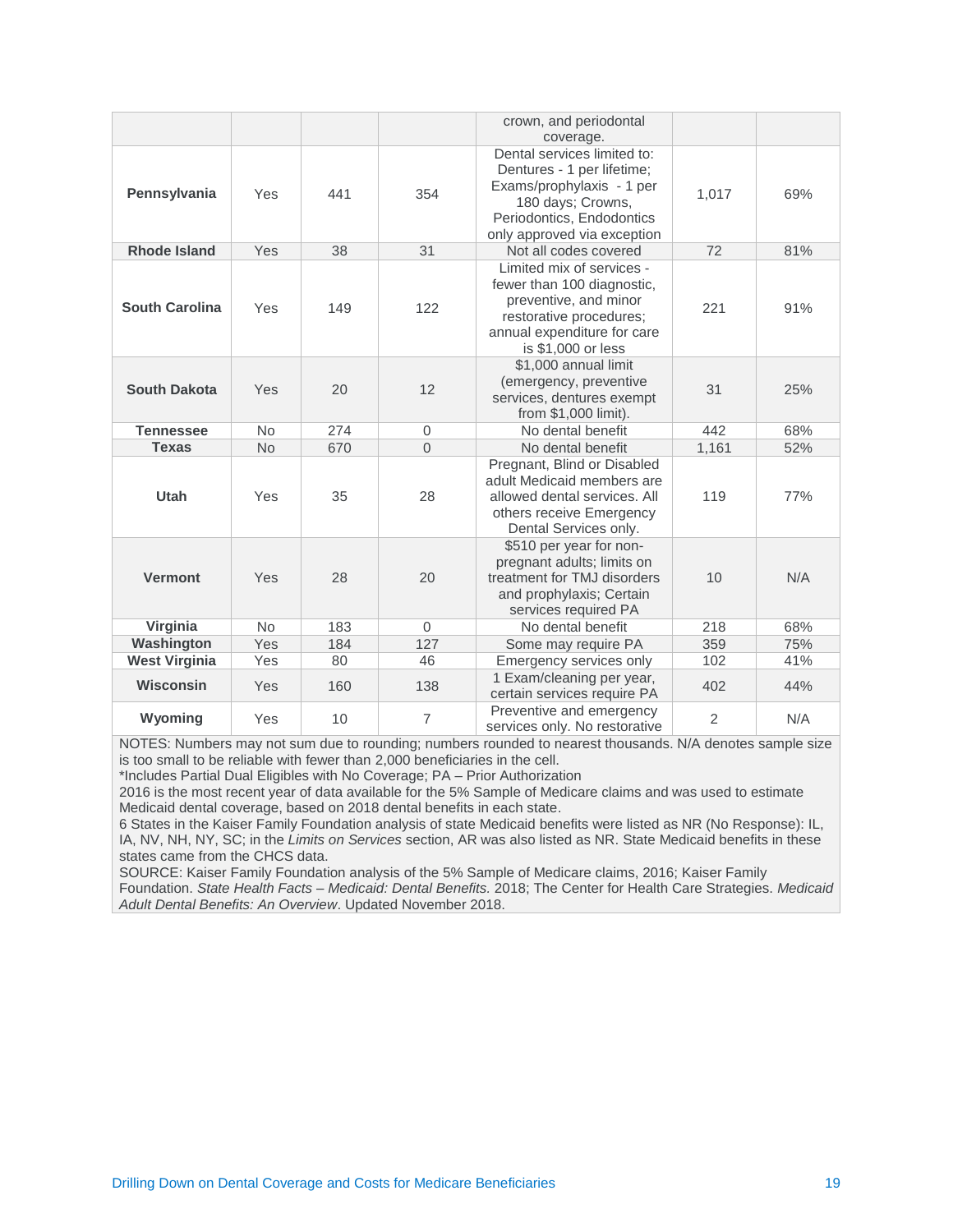| <b>Table 4: Three Scenarios: Costs of Dental Procedures</b>                                                                    |                                                                                                                        |                                                 |  |  |  |  |  |
|--------------------------------------------------------------------------------------------------------------------------------|------------------------------------------------------------------------------------------------------------------------|-------------------------------------------------|--|--|--|--|--|
| <b>Dental Treatment Scenarios</b>                                                                                              | <b>Services Received</b>                                                                                               | <b>National</b><br><b>Median</b><br><b>Fees</b> |  |  |  |  |  |
| <b>Scenario 1</b>                                                                                                              |                                                                                                                        |                                                 |  |  |  |  |  |
|                                                                                                                                | <b>First Preventive Dental Visit</b>                                                                                   |                                                 |  |  |  |  |  |
| Linda, age 67, is in excellent health and                                                                                      | Periodic Oral Exam (D0120)                                                                                             | \$53                                            |  |  |  |  |  |
| visits her dentist regularly. In a typical                                                                                     | Prophylaxis (D1110)                                                                                                    | \$95                                            |  |  |  |  |  |
| year, such as last year, Linda has one                                                                                         | 4 Bitewing Radiographs Every 24-36 months (D0274)                                                                      | \$67                                            |  |  |  |  |  |
| dental visit with an oral exam, cleaning,                                                                                      | <b>Second Preventive Dental Visit</b>                                                                                  |                                                 |  |  |  |  |  |
| and x-rays, and a follow-up exam and<br>cleaning six months later.                                                             | Periodic Oral Exam (D0120)                                                                                             | \$53                                            |  |  |  |  |  |
|                                                                                                                                | Prophylaxis (D1110)                                                                                                    | \$95                                            |  |  |  |  |  |
|                                                                                                                                | <b>Total Cost</b>                                                                                                      | \$363                                           |  |  |  |  |  |
| <b>Scenario 2</b>                                                                                                              |                                                                                                                        |                                                 |  |  |  |  |  |
|                                                                                                                                | <b>First Dental Visit</b>                                                                                              |                                                 |  |  |  |  |  |
|                                                                                                                                | Periodic Oral Exam (D0120)                                                                                             | \$53                                            |  |  |  |  |  |
|                                                                                                                                | Periodontal Scaling and Root Planing - Four or More<br>Teeth per Quadrant (D4341) (\$259x4)                            | \$1,036                                         |  |  |  |  |  |
| James, age 72, went to the dentist after                                                                                       | 4 Bitewing Radiographs Every 6-18 months (D0274)                                                                       | \$67                                            |  |  |  |  |  |
| realizing he hadn't had an oral exam in                                                                                        | Follow-Up Restorative Dental Visits                                                                                    |                                                 |  |  |  |  |  |
| close to two years. After what he hoped<br>would be a routine check-up and cleaning,                                           | #13 DO-Resin Based Composite-2 Surfaces<br>Posterior (D2392)                                                           | \$239                                           |  |  |  |  |  |
| his dentist said he would need periodontal<br>treatment, three fillings, and two crowns                                        | #14 MO-Resin Based Composite-2 Surfaces<br>Posterior (D2392)                                                           | \$239                                           |  |  |  |  |  |
| due to degradation of restorations. After<br>receiving these restorative services, he                                          | #29 MOD-Resin Based Composite-3 Surface<br>Posterior (D2393)                                                           | \$290                                           |  |  |  |  |  |
| returned six months later for a regular<br>check-up where he received periodontal                                              | #3 Crown-Porcelain Fused to Noble Metal (D2752)                                                                        | \$1,108                                         |  |  |  |  |  |
| maintenance.                                                                                                                   | #30 Crown-Porcelain Fused to Noble Metal (D2752)                                                                       | \$1,108                                         |  |  |  |  |  |
|                                                                                                                                | Second Preventive Dental Visit                                                                                         |                                                 |  |  |  |  |  |
|                                                                                                                                | Periodic Oral Exam (D0120)                                                                                             | \$53                                            |  |  |  |  |  |
|                                                                                                                                | Periodontal Maintenance (D4910)                                                                                        | \$145                                           |  |  |  |  |  |
|                                                                                                                                | <b>Total Cost</b>                                                                                                      | \$4,338                                         |  |  |  |  |  |
| <b>Scenario 3</b>                                                                                                              |                                                                                                                        |                                                 |  |  |  |  |  |
| Dorothy, age 80, has diabetes, heart                                                                                           | <b>First Dental Visit</b>                                                                                              |                                                 |  |  |  |  |  |
| disease, and arthritis, and takes multiple<br>medications to manage her medical                                                | Comprehensive Oral Examination (D0150)                                                                                 | \$85                                            |  |  |  |  |  |
| conditions, some of which cause dry                                                                                            | Panoramic X-Ray (D0330)                                                                                                | \$118                                           |  |  |  |  |  |
| mouth. Because she was more focused on                                                                                         | FMX (D0120)                                                                                                            | \$138                                           |  |  |  |  |  |
| her other health problems, she had not                                                                                         | Treatment Planning (D9450)                                                                                             | \$135                                           |  |  |  |  |  |
| been to a dentist in three years. Last year,<br>she went to see a dentist at the suggestion                                    | Prophylaxis (D1110)                                                                                                    | \$95                                            |  |  |  |  |  |
| of her physician after she complained of a                                                                                     | Follow-Up Restorative Dental Visits                                                                                    |                                                 |  |  |  |  |  |
| dull throbbing pain in her lower left jaw.                                                                                     | Endodontic Therapy, Molar #19 (D3330)                                                                                  | \$1,075                                         |  |  |  |  |  |
| After a comprehensive exam and x-rays,<br>her dentist told her that she needed a root                                          | Crown #19 - Porcelain Fused to Noble Metal<br>(D2752)                                                                  | \$1,108                                         |  |  |  |  |  |
| canal and crown, and would need to have                                                                                        | 4 Extractions (D7140) (\$180 x 4)                                                                                      | \$720                                           |  |  |  |  |  |
| four upper teeth extracted. Her dentist<br>recommended two implants to replace the<br>extracted teeth, but when she heard what | Maxillary Partial Denture with Resin Denture Bases<br>(including any conventional clasps, rests, and teeth)<br>(D5211) |                                                 |  |  |  |  |  |
| that would cost, she opted instead for a<br>partial upper denture.                                                             | <b>Total Cost</b>                                                                                                      | \$4,774                                         |  |  |  |  |  |

NOTE: Fees do not assume negotiated discounts between dental providers and insurers.

SOURCE: Kaiser Family Foundation analysis of the American Dental Association, *2018 Survey of Dental Fees*, (Chicago, IL: American Dental Association, Health Policy Institute, 2018).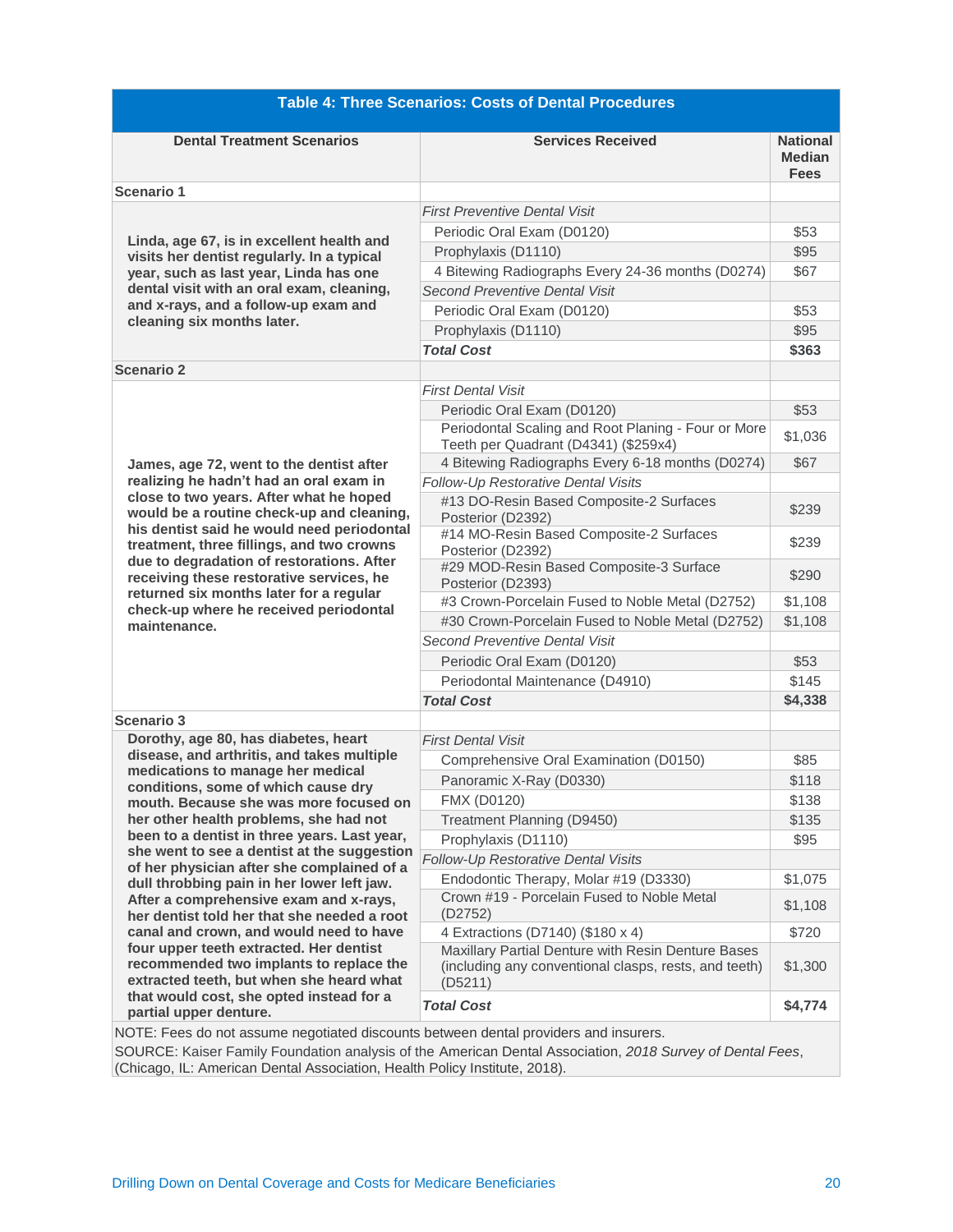# **Endnotes**

<sup>1</sup> U.S. Department of Health and Human Services. *Oral Health in America: A Report of the Surgeon General.* Rockville, MD: U.S. Department of Health and Human Services, National Institute of Dental and Craniofacial Research, National Institutes of Health, 2000.

 $2$  Ibid.

 $3$  Ibid.

<sup>4</sup> Dental utilization rates are not consistent across nationally representative datasets and may vary depending on populations of interest and how utilization is measured.

<sup>5</sup> U.S. Department of Health and Human Services. *Oral Health in America: A Report of the Surgeon General.* Rockville, MD: U.S. Department of Health and Human Services, National Institute of Dental and Craniofacial Research, National Institutes of Health, 2000.

6 IOM (Institute of Medicine) and NRC (National Research Council). 2011. *Improving access to oral health care for vulnerable and underserved populations.* Washington, DC: The National Academies Press.

<sup>7</sup> U.S. Department of Health and Human Services*. Oral Health in America: A Report of the Surgeon General.* Rockville, MD: U.S. Department of Health and Human Services, National Institute of Dental and Craniofacial Research, National Institutes of Health, 2000.

8 Ibid.

9 IOM (Institute of Medicine) and NRC (National Research Council). 2011. *Improving access to oral health care for vulnerable and underserved populations.* Washington, DC: The National Academies Press.

<sup>10</sup> Schenkein HA, Loos BG. *Inflammatory mechanisms linking periodontal diseases to cardiovascular diseases*. J Clin Periodontol 2013;40 (Suppl. 14):S51–S69 <https://onlinelibrary.wiley.com/doi/epdf/10.1111/jcpe.12060>

<sup>11</sup> Tonetti MS, Van Dyke TE. Periodontitis and atherosclerotic cardiovascular disease: consensus report of the Joint *EFP/AAP Workshop on Periodontitis and Systemic Diseases*. J Clin Periodontol 2013;40 (Suppl. 14):S24–S29. <https://onlinelibrary.wiley.com/doi/epdf/10.1111/jcpe.12089>

<sup>12</sup> Dietrich T, Sharma P, Walter C, Weston P, Beck J. The epidemiological evidence behind the association between *periodontitis and incident atherosclerotic cardiovascular disease*. J Clin Periodontol 2013;40 (Suppl. 14):S70–S84. <https://onlinelibrary.wiley.com/doi/10.1111/jcpe.12062>

<sup>13</sup> Sharma P, Dietrich T, Ferro CJ, Cockwell P, Chapple ILC. *Association between periodontitis and mortality in stages 3–5 chronic kidney disease: NHANES III and linked mortality study*. J Clin Periodontol 2016;43:104–113. <https://onlinelibrary.wiley.com/doi/10.1111/jcpe.12502>

<sup>14</sup> This may impact women who are under 65 with disabilities on Medicare.

Madianos PM, Bobetsis YA, Offenbacher S. *Adverse pregnancy outcomes (APOs) and periodontal disease: pathogenic mechanisms*. J Clin Periodontol 2013;40(Suppl. 14):S170–S180. [https://onlinelibrary.wiley.com/doi/epdf/10.1111/jcpe.12082.](https://onlinelibrary.wiley.com/doi/epdf/10.1111/jcpe.12082)

<sup>15</sup> Nwizu NN, Marshall JR, Moysich K, et al. *Periodontal Disease and Incident Cancer Risk among Postmenopausal Women: Results from the Women's Health Initiative Observational Cohort*. Cancer Epidemiol Biomarkers Prev 2017;26(8):1255–65.<http://cebp.aacrjournals.org/content/26/8/1255#ref-1>

<sup>16</sup> Michaud DS, Kelsey KT, Papathanasiou E, Genco CA, Giovannucci E. *Periodontal disease and risk of all cancers among male never smokers: an updated analysis of the Health Professionals Follow-up Study*. Ann Oncol. 2016;27(5):941-7. <https://www.ncbi.nlm.nih.gov/pubmed/26811350>

<sup>17</sup> Teeuw WJ, Gerdes VE, Loos BG. *Effect of periodontal treatment on glycemic control of diabetic patients: a systematic review and meta-analysis*. Diabetes Care 2010;33(2):421-7. <https://www.ncbi.nlm.nih.gov/pmc/articles/PMC2809296/pdf/zdc421.pdf>

<sup>18</sup> Preshaw PM, Alba AL, Herrera D, et al. *Periodontitis and diabetes: a two-way relationship.* Diabetologia 2011;55(1):21-31. <https://www.ncbi.nlm.nih.gov/pmc/articles/PMC3228943/#CR7>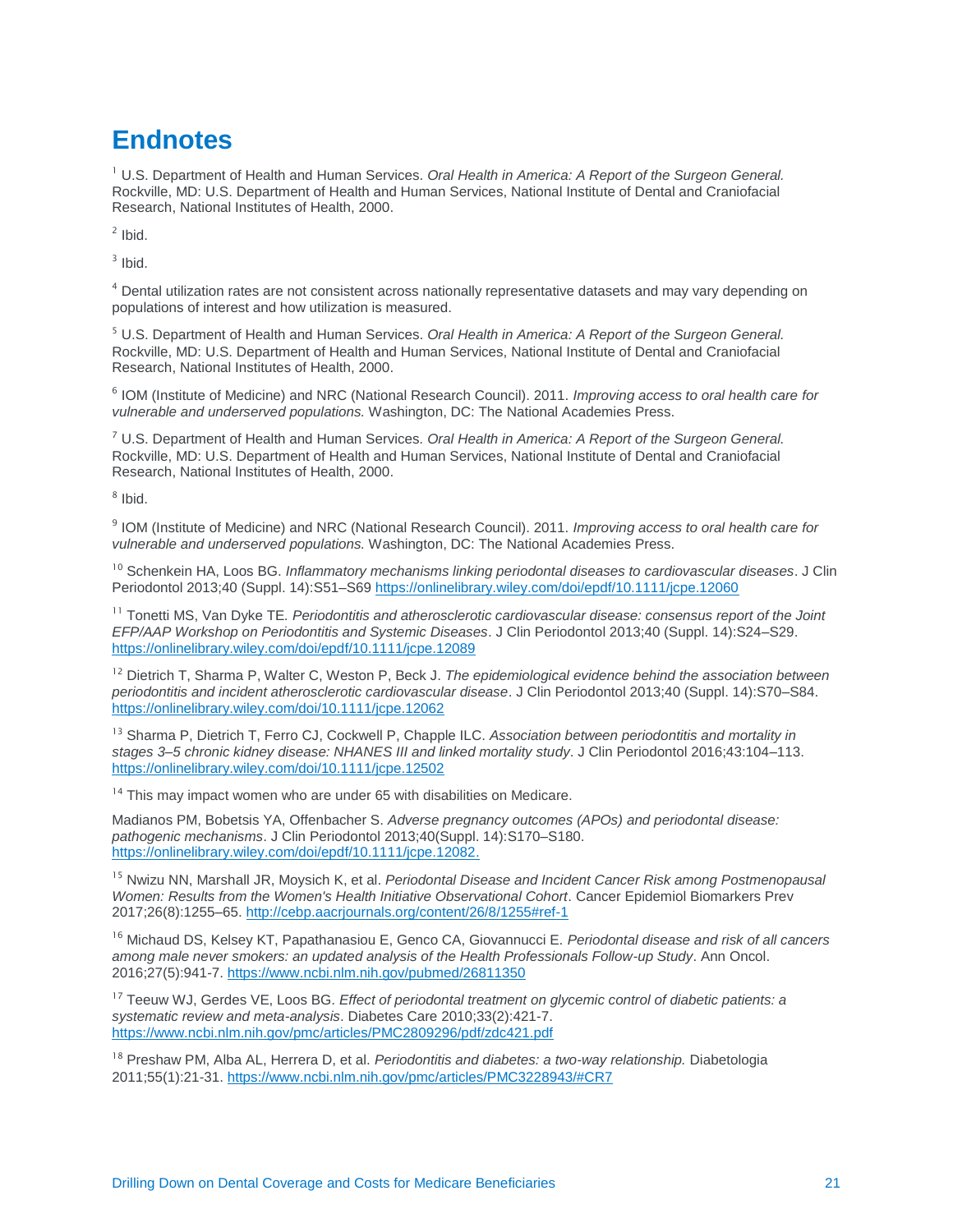<sup>19</sup> Hajishengallis G. *Periodontitis: from microbial immune subversion to systemic inflammation*. Nat Rev Immunol. 2015;15(1):30-44. <https://www.ncbi.nlm.nih.gov/pmc/articles/PMC4276050/>

<sup>20</sup> Michaud DS, Kelsey KT, Papathanasiou E, Genco CA, Giovannucci E. *Periodontal disease and risk of all cancers among male never smokers: an updated analysis of the Health Professionals Follow-up Study*. Ann Oncol. 2016;27(5):941-7.

<sup>21</sup> Teeuw WJ, Gerdes VE, Loos BG. *Effect of periodontal treatment on glycemic control of diabetic patients: a systematic review and meta-analysis*. Diabetes Care 2010;33(2):421-7.

<sup>22</sup> Plemons JM, Al-Hashimi I, Marek CL. *Managing xerostomia and salivary gland hypofunction: Executive summary of a report from the American Dental Association Council on Scientific Affairs*. JADA 2014:145(8):867-873. [https://jada.ada.org/article/S0002-8177\(14\)60200-2/fulltext](https://jada.ada.org/article/S0002-8177(14)60200-2/fulltext)

 $23$  Ibid.

 $\overline{a}$ 

<sup>24</sup> Han P, Suarez-Durall P, Mulligan R. *Dry mouth: A critical topic for older adult patients*. J Prosthodont Res 2015: 59(1):6-19[. https://www.journalofprosthodonticresearch.com/article/S1883-1958\(14\)00113-3/pdf](https://www.journalofprosthodonticresearch.com/article/S1883-1958(14)00113-3/pdf)

<sup>25</sup> Kirzinger, A, Lopes, L, Wu, B, Brodie, M. *KFF Health Tracking Poll – February 2019: Prescription Drugs.* March 2019.<https://www.kff.org/health-costs/poll-finding/kff-health-tracking-poll-february-2019-prescription-drugs/>

<sup>26</sup> Edentulous was defined as no permanent tooth present and no dental root fragments present. Molars and dental implants were excluded from the analysis (see data and methods for details).

<sup>27</sup> Dye BA, Weatherspoon DJ, Mitnik GL. *Tooth loss among older adults according to poverty status in the United States from 1999 through 2004 and 2009 through 2014.* JADA 2019; 150(1):9-23.

<sup>28</sup> Kaiser Family Foundation analysis of National Health and Nutrition Examination Survey (NHANES), 2013-2016; unpublished estimates.

<sup>29</sup> Kaiser Family Foundation, *State Health Facts: Percentage of Adults 65+ Who Have Had All of Their Natural Teeth Extracted*. 2016. [https://www.kff.org/other/state-indicator/percent-who-had-all-teeth](https://www.kff.org/other/state-indicator/percent-who-had-all-teeth-extracted/?currentTimeframe=0&sortModel=%7B%22colId%22:%22Location%22,%22sort%22:%22asc%22%7D)[extracted/?currentTimeframe=0&sortModel=%7B%22colId%22:%22Location%22,%22sort%22:%22asc%22%7D](https://www.kff.org/other/state-indicator/percent-who-had-all-teeth-extracted/?currentTimeframe=0&sortModel=%7B%22colId%22:%22Location%22,%22sort%22:%22asc%22%7D)

<sup>30</sup> Health Policy Institute. *Oral Health and Well-Being in the United States*. September 2016. [https://www.ada.org/~/media/ADA/Science%20and%20Research/HPI/Files/HPIgraphic\\_0916\\_2.pdf?la=en](https://www.ada.org/~/media/ADA/Science%20and%20Research/HPI/Files/HPIgraphic_0916_2.pdf?la=en)

<sup>31</sup> Kaiser Family Foundation analysis of the Medicare Current Beneficiary Survey (MCBS), 2016; unpublished estimates.

<sup>32</sup> Centers for Disease Control and Prevention. Oral Health for Older Americans: Facts About Older Adults Oral *Health*. May 2, 2018[. https://www.cdc.gov/oralhealth/basics/adult-oral-health/adult\\_older.htm](https://www.cdc.gov/oralhealth/basics/adult-oral-health/adult_older.htm)

<sup>33</sup> Griffin SO, Jones JA, Brunson D, Griffin PM, Bailey WD. *Burden of oral disease among older adults and implications for public health priorities.* Am J Public Health 2012;102(3):411-8. <https://www.ncbi.nlm.nih.gov/pmc/articles/PMC3487659/#bib7>

<sup>34</sup> Kaiser Family Foundation analysis of National Health and Nutrition Examination Survey (NHANES), 2015-2016; unpublished estimates.

<sup>35</sup> Eke PI, Dye BA, Wei L, et al. *Update on Prevalence of Periodontitis in Adults in the United States: NHANES 2009 to 2012*. J Periodontol 2015;86(5):611-22. <https://www.ncbi.nlm.nih.gov/pmc/articles/PMC4460825/>

<sup>36</sup> Griffin SO, Jones JA, Brunson D, Griffin PM, Bailey WD. *Burden of oral disease among older adults and implications for public health priorities.* Am J Public Health 2012;102(3):411-8. <https://www.ncbi.nlm.nih.gov/pmc/articles/PMC3487659/#bib7>

<sup>37</sup> Kaiser Family Foundation analysis of National Health and Nutrition Examination Survey (NHANES), 2013-2016; unpublished estimates.

<sup>38</sup> Rui P, Kang K*. National Hospital Ambulatory Medical Care Survey: 2015 Emergency Department Summary Tables*. [https://www.cdc.gov/nchs/data/nhamcs/web\\_tables/2015\\_ed\\_web\\_tables.pdf](https://www.cdc.gov/nchs/data/nhamcs/web_tables/2015_ed_web_tables.pdf)

<sup>39</sup> Allareddy V, Rampa S, Lee MK, et al. *Hospital-based emergency department visits involving dental conditions*. The Journal of the American Dental Association 2014;45(4):331–337. [https://jada.ada.org/article/S0002-8177\(14\)60010-](https://jada.ada.org/article/S0002-8177(14)60010-6/fulltext) [6/fulltext](https://jada.ada.org/article/S0002-8177(14)60010-6/fulltext)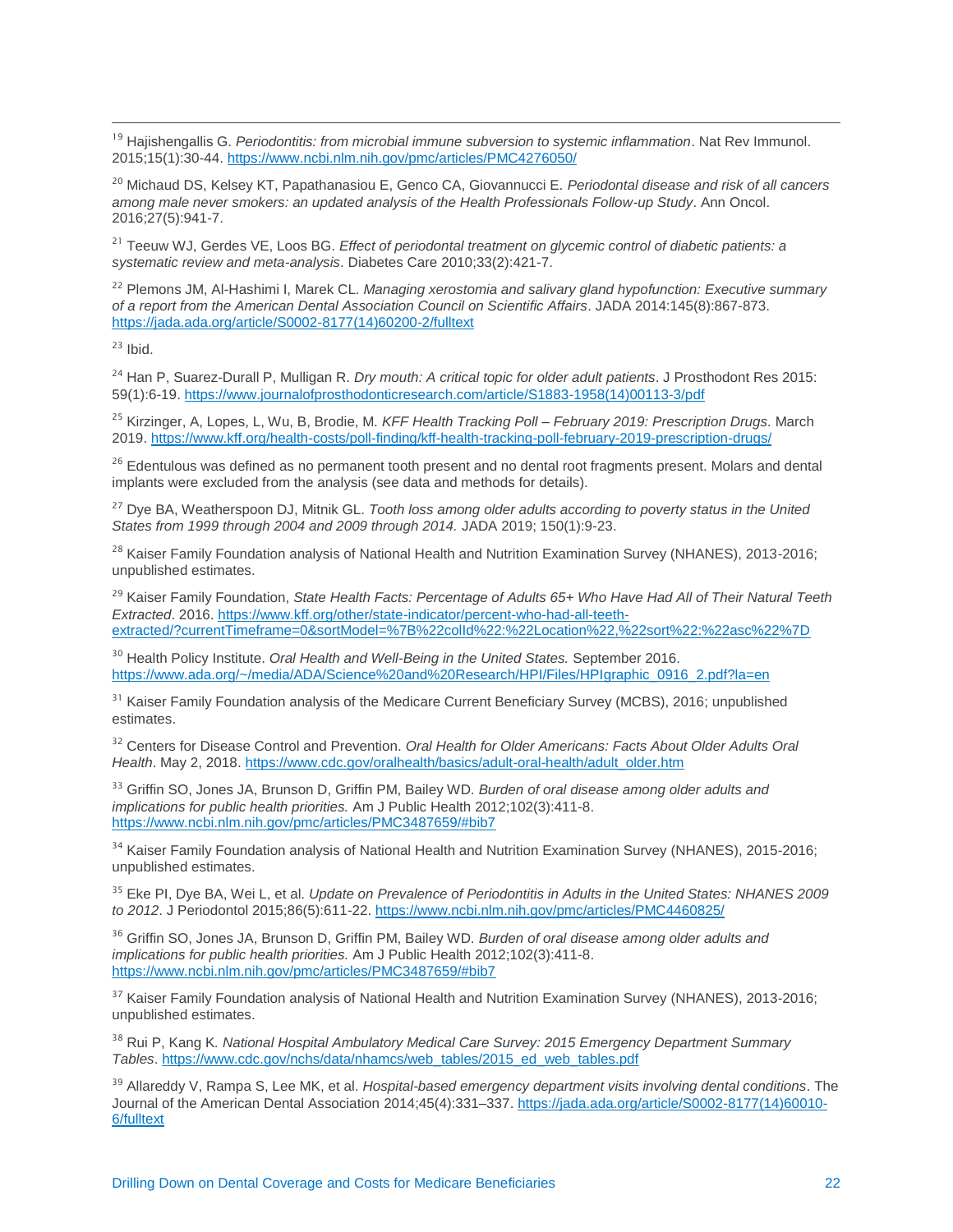<sup>40</sup> Okunseri C, Okunseri E, Thorpe JM, Xiang Q, Szabo A. *Patient characteristics and trends in nontraumatic dental condition visits to emergency departments in the United States*. Clin Cosmet Investig Dent 2012;4:1-7. <https://www.ncbi.nlm.nih.gov/pmc/articles/PMC3652363/>

<sup>41</sup> American Dental Association. *American Dental Association Statement on Regular Dental Visits.* June 10, 2013. [https://www.ada.org/en/press-room/news-releases/2013-archive/june/american-dental-association-statement-on](https://www.ada.org/en/press-room/news-releases/2013-archive/june/american-dental-association-statement-on-regular-dental-visits)[regular-dental-visits](https://www.ada.org/en/press-room/news-releases/2013-archive/june/american-dental-association-statement-on-regular-dental-visits)

<sup>42</sup> Vujicic M, Buchmueller T, Klein R. *Dental Care Presents The Highest Level Of Financial Barriers, Compared To Other Types Of Health Care Services.* Health Affairs 2016; 35(12): 2176–2182. <https://www.healthaffairs.org/doi/10.1377/hlthaff.2016.0800>

<sup>43</sup> Health Resources and Services Administration. *National and State-Level Projections of Dentists and Dental Hygienists in the U.S., 2012-2025*. February 2015.

<https://bhw.hrsa.gov/sites/default/files/bhw/nchwa/projections/nationalstatelevelprojectionsdentists.pdf>

<sup>44</sup> Nelson J, Thatcher J, Williams J. National Rural Oral Health Association. *Improving Rural Oral Healthcare Access*. May 2018[. https://www.ruralhealthweb.org/NRHA/media/Emerge\\_NRHA/Advocacy/Policy%20documents/05-11-18-](https://www.ruralhealthweb.org/NRHA/media/Emerge_NRHA/Advocacy/Policy%20documents/05-11-18-NRHA-Policy-Improving-Rural-Oral-Health-Access.pdf) [NRHA-Policy-Improving-Rural-Oral-Health-Access.pdf](https://www.ruralhealthweb.org/NRHA/media/Emerge_NRHA/Advocacy/Policy%20documents/05-11-18-NRHA-Policy-Improving-Rural-Oral-Health-Access.pdf)

<sup>45</sup> Syed ST, Gerger BS, Sharp LK. *Traveling Towards Disease: Transportation Barriers to Health Care Access*. J Community Health 2013;38(5):976-93. <https://www.ncbi.nlm.nih.gov/pmc/articles/PMC4265215/>

<sup>46</sup> IOM (Institute of Medicine). 2011. *Advancing Oral Health in America*. Washington, DC: The National Academies Press.

<sup>47</sup> Jacobson G, Griffin S, Neuman T, Smith K. Kaiser Family Foundation. *Income and Assets of Medicare Beneficiaries, 2016-2035.* April 2017. [http://files.kff.org/attachment/Issue-Brief-Income-and-Assets-of-Medicare-](http://files.kff.org/attachment/Issue-Brief-Income-and-Assets-of-Medicare-Beneficiaries-2016-2035)[Beneficiaries-2016-2035](http://files.kff.org/attachment/Issue-Brief-Income-and-Assets-of-Medicare-Beneficiaries-2016-2035)

<sup>48</sup> Centers for Medicare and Medicaid Services. *Medicare Dental Coverage.* November 19, 2013. <https://www.cms.gov/Medicare/Coverage/MedicareDentalCoverage/index.html>

 $49$  Ibid.

 $\overline{a}$ 

<sup>50</sup> Institute of Medicine. 2000*. Extending Medicare Coverage for Preventive and Other Services*. Washington, DC: The National Academies Press.

<sup>51</sup> Inside Health Policy. *Advocates Seek Medically Necessary Oral Health Care, CMS Eyes Issue*. January 29, 2019.

<sup>52</sup> Manski RJ, Goodman HS, Reid BC, Macek MD. *Dental insurance visits and expenditures among older adults*. Am J Public Health 2004;94(5):759-64. <https://www.ncbi.nlm.nih.gov/pmc/articles/PMC1448334/>

<sup>53</sup> Manski RJ, Moeller JF, Chen H, Schimmel J, Pepper JV, St Clair PA. *Dental use and expenditures for older uninsured Americans: the simulated impact of expanded coverage*. Health Serv Res 2014;50(1):117-35. <https://www.ncbi.nlm.nih.gov/pmc/articles/PMC4295003/>

<sup>54</sup> National Association of Dental Plans. *Dental Benefits Basics: What do dental plans normally cover?* [https://www.nadp.org/Dental\\_Benefits\\_Basics/Dental\\_BB\\_2.aspx](https://www.nadp.org/Dental_Benefits_Basics/Dental_BB_2.aspx)

<sup>55</sup> Ibid.

<sup>56</sup> Many Medicare Advantage plans outsource the management of the dental benefits to large dental insurers.

<sup>57</sup> Kaiser Family Foundation analysis of Medicare Advantage Enrollment File, 2016; unpublished estimates.

<sup>58</sup> Kaiser Family Foundation analysis of Medicare Advantage Enrollment File, 2016; unpublished estimates. Less than 1% had access to extensive dental coverage only

<sup>59</sup> To examine the scope of dental coverage offered by Medicare Advantage plans in greater detail, we reviewed 2019 Medicare Advantage plans with the highest enrollment in 6 large metropolitan counties: San Diego, California; Harris, Texas; Cook County, Illinois; Miami-Dade, Florida; Philadelphia, Pennsylvania; Charleston, South Carolina; and 2 rural counties: Jefferson, Oregon and Wayne, Ohio. Coinsurance estimates are illustrative (see data and methods for details).

 $60$  Kaiser Family Foundation analysis of Medicare Advantage Enrollment File, 2016; unpublished estimates.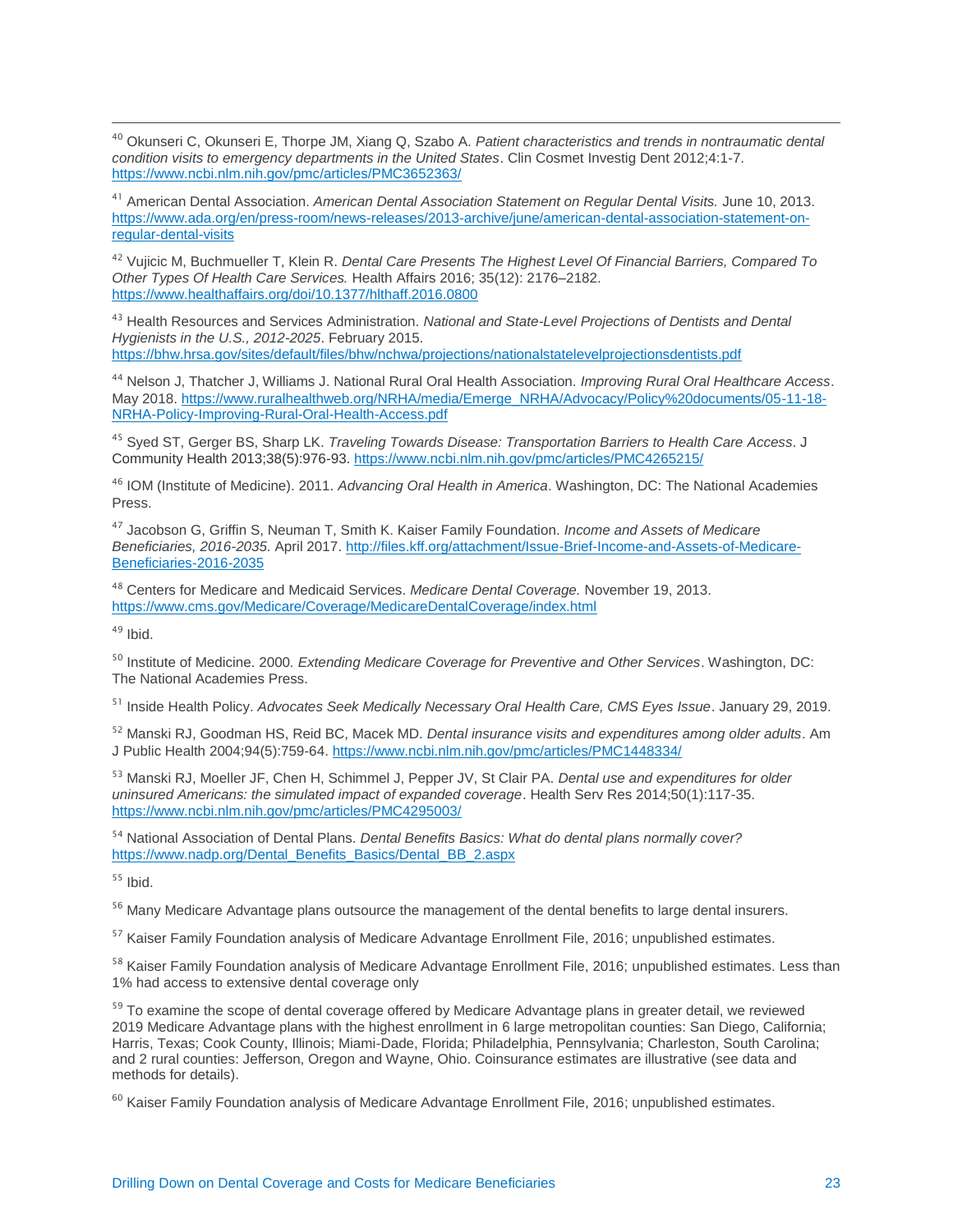$61$  Kaiser Family Foundation analysis of 5% Sample, 2016; unpublished estimates.

 $\overline{a}$ 

 $62$  2016 is the most recent year of data available for the 5% Sample of Medicare claims and was used to estimate Medicaid dental coverage, based on 2018 dental benefits in each state.

Kaiser Family Foundation analysis of 5% Sample of Medicare claims, 2016; unpublished estimates. Kaiser Family Foundation. *State Health Facts – Medicaid: Dental Benefits.* 2018. [https://www.kff.org/medicaid/state-indicator/dental](https://www.kff.org/medicaid/state-indicator/dental-services/?currentTimeframe=0&sortModel=%7B%22colId%22:%22Location%22,%22sort%22:%22asc%22%7D)[services/?currentTimeframe=0&sortModel=%7B%22colId%22:%22Location%22,%22sort%22:%22asc%22%7D;](https://www.kff.org/medicaid/state-indicator/dental-services/?currentTimeframe=0&sortModel=%7B%22colId%22:%22Location%22,%22sort%22:%22asc%22%7D) The Center for Health Care Strategies. *Medicaid Adult Dental Benefits: An Overview.* Updated November 2018. [https://www.chcs.org/media/Adult-Oral-Health-Fact-Sheet\\_112118.pdf](https://www.chcs.org/media/Adult-Oral-Health-Fact-Sheet_112118.pdf)

For states that listed "NR" (No Response) in the Kaiser Family Foundation database, the Center for Health Care Strategies Data was used to determine whether the state had some Medicaid dental benefits.

<sup>63</sup> California Dental Association. *New benefits for Denti-Cal adults in 2018*. November 2, 2017. <https://www.cda.org/news-events/new-benefits-for-denti-cal-adults-in-2018>

<sup>64</sup> California Department of Health Care Services. *What are the Medi-Cal Benefits?* Accessed December 18, 2018. [https://www.dhcs.ca.gov/services/medi-cal/Pages/Medi-Cal\\_EHB\\_Benefits.aspx](https://www.dhcs.ca.gov/services/medi-cal/Pages/Medi-Cal_EHB_Benefits.aspx)

<sup>65</sup> Kaiser Family Foundation and Health Management Associates. *States Focus on Quality and Outcomes Amid Waiver Changes: Results from a 50-State Medicaid Budget Survey for State Fiscal Years 2018 and 2019.* October 2018. [http://files.kff.org/attachment/Report-States-Focus-on-Quality-and-Outcomes-Amid-Waiver-Changes-Results](http://files.kff.org/attachment/Report-States-Focus-on-Quality-and-Outcomes-Amid-Waiver-Changes-Results-from-a-50-State-Medicaid-Budget-Survey-for-State-Fiscal-Years-2018-and-2019)[from-a-50-State-Medicaid-Budget-Survey-for-State-Fiscal-Years-2018-and-2019](http://files.kff.org/attachment/Report-States-Focus-on-Quality-and-Outcomes-Amid-Waiver-Changes-Results-from-a-50-State-Medicaid-Budget-Survey-for-State-Fiscal-Years-2018-and-2019)

<sup>66</sup> Kaiser Family Foundation analysis of 5% Sample, 2016; unpublished estimates.

 $67$  Kaiser Family Foundation analysis of the Medicare Current Beneficiary Survey (MCBS), 2016; unpublished estimates.

<sup>68</sup> Cubanski J, Damico A, Neuman T, Jacobson G. Kaiser Family Foundation. *Sources of Supplemental Coverage Among Medicare Beneficiaries in 2016*. November 2018. [http://files.kff.org/attachment/Data-Note-Sources-of-](http://files.kff.org/attachment/Data-Note-Sources-of-Supplemental-Coverage-Among-Medicare-Beneficiaries-in-2016)[Supplemental-Coverage-Among-Medicare-Beneficiaries-in-2016](http://files.kff.org/attachment/Data-Note-Sources-of-Supplemental-Coverage-Among-Medicare-Beneficiaries-in-2016)

 $69$  Kaiser Family Foundation analysis of Medicare Advantage Enrollment File, 2016; unpublished estimates.

 $70$  Coinsurance estimates are illustrative, based on our analysis of 2019 Medicare Advantage plans with the highest enrollment in 6 large metropolitan counties and 2 rural counties (see data and methods for details).

 $71$  The implant procedure and treatment plan would be subject to dentist and patient preference; not all implant cost codes are available. An example scenario: intraoral - periapical first radiographic image (D0220): \$100 (\$50x2); Surgical placement of implant body - endosteal implant (D6010): \$4,460 (\$2,230x2); second stage implant surgery (D6011): \$826 (\$413x2) (procedures D6010 and D6011 may be performed by a periodontist or oral surgeon); prefabricated abutment – includes modification and placement (D6056): \$1,432 (\$716x2); implant/abutment supported removable denture for partially edentulous arch – maxillary (D6112); semi-precision attachment abutment (D6052) for 2 implants; fees were not available for the final restorations: D6112 and D6052 in the *2018 ADA Survey of Dental Fees*, so the total cost of implant procedure is under-estimated. Total costs with available fee schedule: \$6,818.

Total out-of-pocket costs were calculated by including all services under Table 4 - scenario 3, as well as the total cost of implants, minus the cost of the partial maxillary denture (D5211) for a total of \$10,292.

<sup>72</sup> The Center for Medicare Advocacy. *Legal Memorandum: Statutory Authority Exists for Medicare to Cover Medically Necessary Oral Health Care.* January 3, 2019. [https://www.medicareadvocacy.org/medicare-info/dental](https://www.medicareadvocacy.org/medicare-info/dental-coverage-under-medicare/)[coverage-under-medicare/](https://www.medicareadvocacy.org/medicare-info/dental-coverage-under-medicare/)

<sup>73</sup> Letter to Seema Verma and Alex Azar by members of Congress. September 17, 2018. [https://familiesusa.org/sites/default/files/Letter%20on%20Medicare%20Coverage%20of%20Oral%20Health%20-](https://familiesusa.org/sites/default/files/Letter%20on%20Medicare%20Coverage%20of%20Oral%20Health%20-%20September%2017%202018.pdf) [%20September%2017%202018.pdf](https://familiesusa.org/sites/default/files/Letter%20on%20Medicare%20Coverage%20of%20Oral%20Health%20-%20September%2017%202018.pdf)

<sup>74</sup> Medicare Dental Benefit Act of 2019; S.22, 116<sup>th</sup> Congress (2019). [https://www.congress.gov/bill/116th](https://www.congress.gov/bill/116th-congress/senate-bill/22/text)[congress/senate-bill/22/text;](https://www.congress.gov/bill/116th-congress/senate-bill/22/text) *Seniors Have Ears, Eyes, and Teeth Act*; H.R. 576, 116<sup>th</sup> Congress (2019). [https://www.congress.gov/bill/116th-congress/house-bill/576/text;](https://www.congress.gov/bill/116th-congress/house-bill/576/text) *Medicare Dental, Vision, and Hearing Benefit Act of 2017*; H.R.3111, 115th Congress (2017). [https://www.congress.gov/bill/115th-congress/house-bill/3111/text;](https://www.congress.gov/bill/115th-congress/house-bill/3111/text) Medicare for All Act of 2017; S.1804, 115th Congress (2017).<https://www.congress.gov/bill/115th-congress/senate-bill/1804/text>